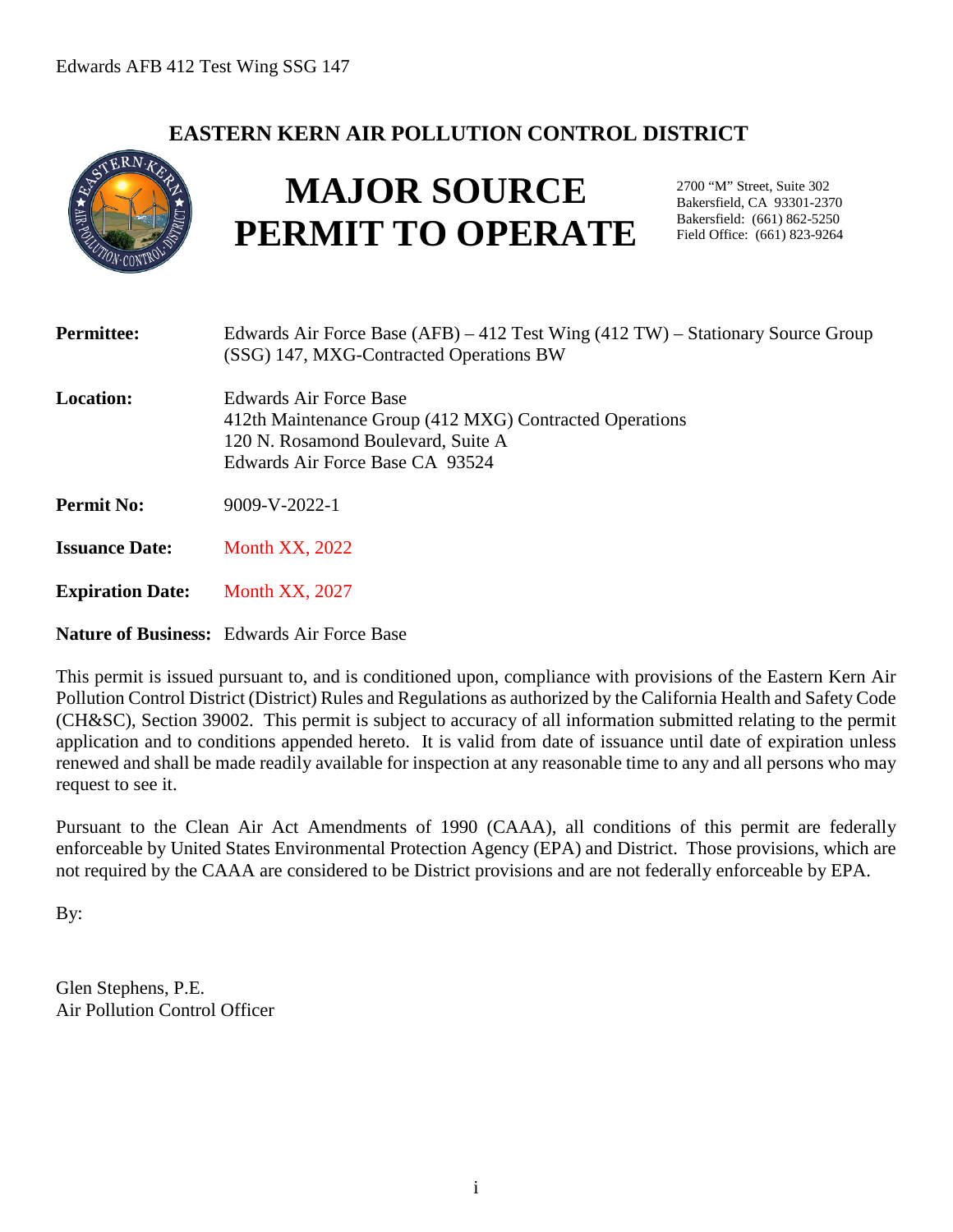# **TABLE OF CONTENTS**

General Permit Conditions

| <b>Emission Unit</b> | <b>Description of Source</b> |
|----------------------|------------------------------|
| 0147002              | Jet Engine Test Stand        |
| 0147006              | Jet Engine Test Stand        |

# **Federal Regulations**

| <b>General Provisions</b> |
|---------------------------|
|                           |
| Asbestos                  |
|                           |
| <b>General Provisions</b> |
|                           |

# **Appendices**

| Appendix A | SSG 147 Potential Emissions |
|------------|-----------------------------|
|------------|-----------------------------|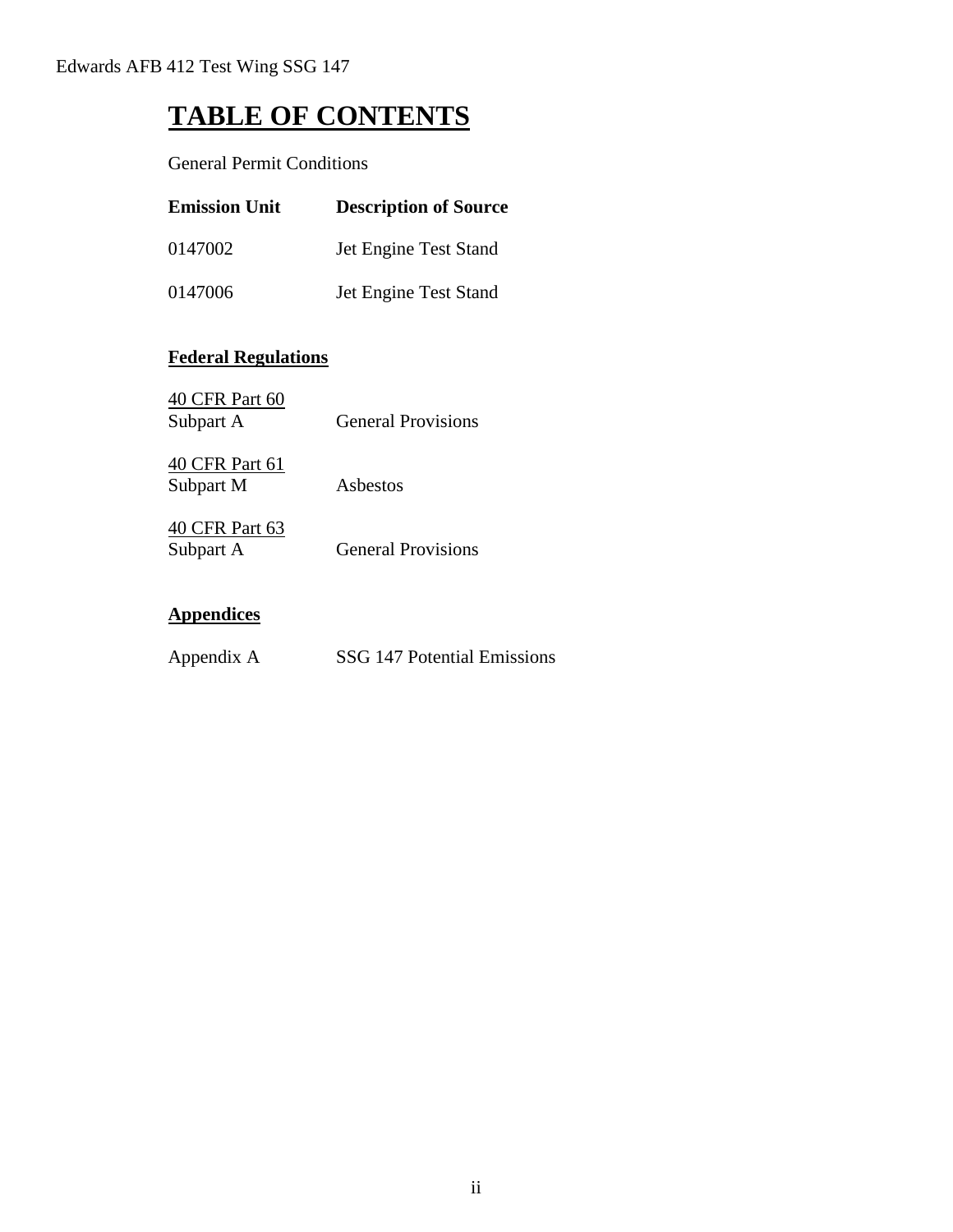# **General Permit Conditions**

In accordance with CH&SC, Sections 39002 and 42301.10 through 42301.12 and all applicable District Rules and Regulations, the conditions which are listed below are hereby contained in and made a part of this permit:

|    | <b>Federally Enforceable Conditions</b>                                                                                                                                                                                                                                                                                                                                                                                                                                                                                                                                                                                                                                                                                                                                                                                                                                                                                    | <b>Reg/Rule</b>       |
|----|----------------------------------------------------------------------------------------------------------------------------------------------------------------------------------------------------------------------------------------------------------------------------------------------------------------------------------------------------------------------------------------------------------------------------------------------------------------------------------------------------------------------------------------------------------------------------------------------------------------------------------------------------------------------------------------------------------------------------------------------------------------------------------------------------------------------------------------------------------------------------------------------------------------------------|-----------------------|
| 1. | <b>Inspections</b><br>Inspections shall be made by the enforcement agency for the purpose of obtaining<br>information necessary to determine whether air pollution sources are in compliance with<br>applicable rules and regulations, including authority to require record keeping and to<br>make inspections and conduct tests of air pollution sources.                                                                                                                                                                                                                                                                                                                                                                                                                                                                                                                                                                | Reg. I,<br>Rule 107   |
| 2. | <b>Source Sampling</b><br>Upon the request of the Control Officer and as directed by him the owner of any source<br>operation which emits or may emit air contaminants, for which emission limits have<br>been established, shall provide the necessary and proper facilities for source sampling.<br>The applicable test method, if not specified in the rule, shall be conducted in accordance<br>with Title 40 CFR, Subpart 60, Appendix A - Reference Methods, except particulate<br>matter $(PM_{10})$ for compliance with Rule 210.1 requirements shall be conducted in<br>accordance with Title 40 CFR, Subpart 51, Appendix M, Method 201 or 201A. Where<br>no test method exists in the preceding references for a source type source sampling shall<br>be conducted in accordance with California Air Resources Board (CARB) approved<br>methods.                                                                | Reg. I,<br>Rule 108.1 |
| 3. | <b>Severability</b><br>If any provision, clause, sentence, paragraph, section or part of these Regulations or<br>application thereof to any person or circumstance shall for any reason be adjudged by a<br>court of competent jurisdiction to be unconstitutional or invalid, such judgment shall not<br>affect or invalidate the remainder of this Regulation and the application of such provision<br>to other persons or circumstances, but shall be confined in its operation to the provision,<br>clause, sentence, paragraph, section or part thereof directly involved in the controversy<br>in which such judgment shall have been rendered and to the person or circumstance<br>involved, and it is hereby declared to be the intent of the Eastern Kern Air Pollution<br>Control Board that these Regulations would have been issued in any case had such<br>invalid provision or provisions not been included. | Reg. I,<br>Rule 114   |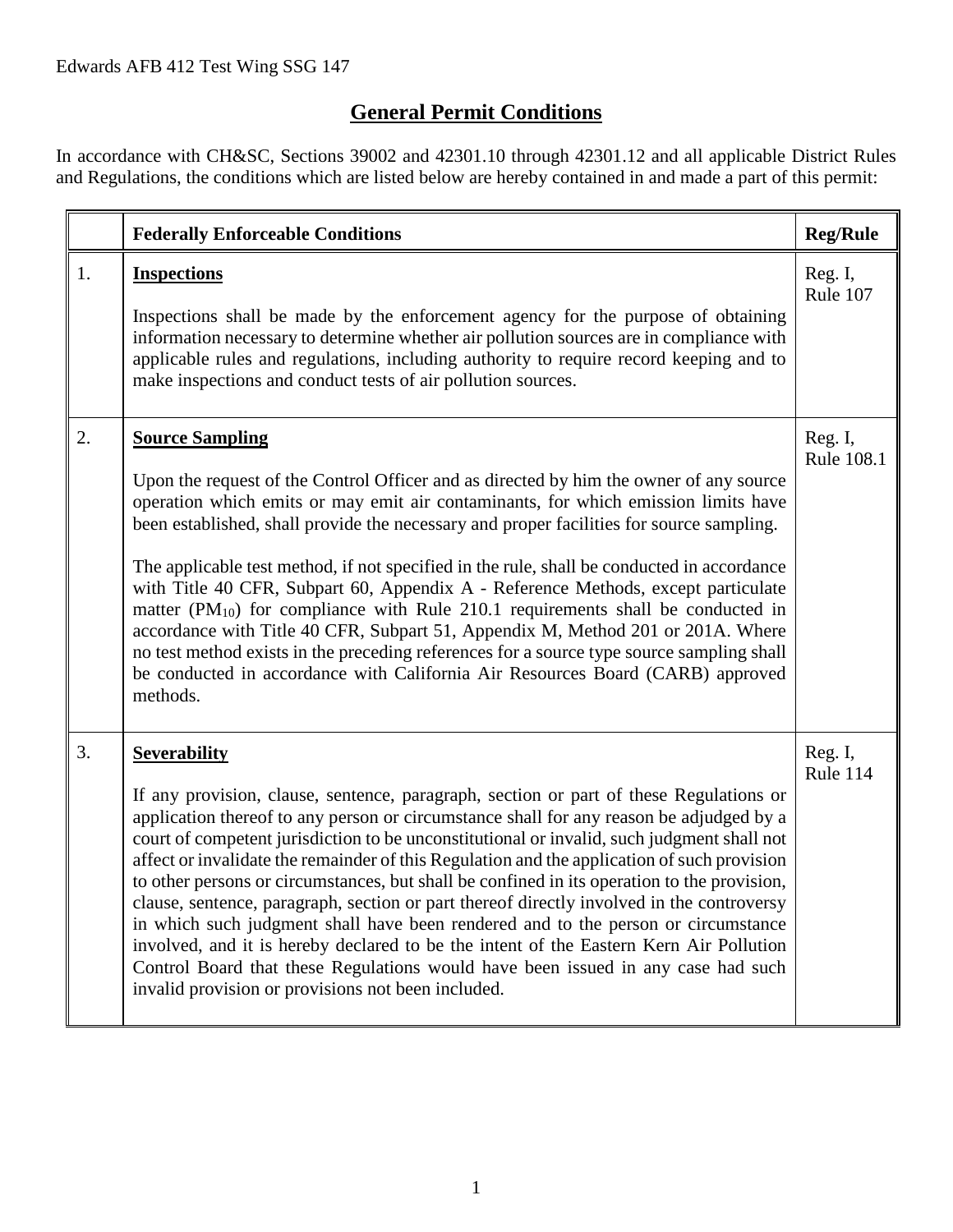|                  | <b>Federally Enforceable Conditions</b>                                                                                                                                                                                                                                                                                                                                                                                                                                                                                                                                                                                                                                                                                                                                                                                                                                                                                                      | <b>Reg/Rule</b>        |
|------------------|----------------------------------------------------------------------------------------------------------------------------------------------------------------------------------------------------------------------------------------------------------------------------------------------------------------------------------------------------------------------------------------------------------------------------------------------------------------------------------------------------------------------------------------------------------------------------------------------------------------------------------------------------------------------------------------------------------------------------------------------------------------------------------------------------------------------------------------------------------------------------------------------------------------------------------------------|------------------------|
| $\overline{4}$ . | <b>Applicability of Federally Enforceable Conditions</b><br>Federally Enforceable Conditions shall apply to Design Conditions, Operational<br>Conditions, Special Conditions, Compliance Testing Requirements, and Emission<br>Limits. Any District or State-only condition (not required by the EPA) does not apply.                                                                                                                                                                                                                                                                                                                                                                                                                                                                                                                                                                                                                        | Reg. II,<br>Rule 201.1 |
| 5.               | <b>Compliance with Permit Conditions</b><br>A. Edwards AFB shall comply with all permit conditions;<br>B. Permit does not convey any property rights or any exclusive privilege;<br>C. Non-compliance with any permit condition shall be grounds for permit<br>termination, revocation and reissuance, modification, enforcement action or denial<br>of permit renewal;<br>Edwards AFB shall not use "need to halt or reduce a permitted activity in order to<br>D.<br>maintain compliance" as a defense for non-compliance with any permit condition;<br>Pending permit action or notification of anticipated non-compliance does not stay<br>Ε.<br>any permit condition; and<br>Within a reasonable time period, Edwards AFB shall furnish any information<br>F.<br>requested by the APCO, in writing, for purpose of determining: 1) compliance with<br>the permit, or 2) whether or not cause exists for a permit or enforcement action. | Reg. II,<br>Rule 201.1 |
| 6.               | <b>Permit Life</b><br>The life of this permit shall be five years from the date of issuance.                                                                                                                                                                                                                                                                                                                                                                                                                                                                                                                                                                                                                                                                                                                                                                                                                                                 | Reg. II,<br>Rule 201.1 |
| 7.               | <b>Administrative Permit Amendment and Minor Permit Modification</b><br>Administrative Permit Amendment and Minor Permit Modification are those actions<br>taken by the District as defined in Rule 201.1.                                                                                                                                                                                                                                                                                                                                                                                                                                                                                                                                                                                                                                                                                                                                   | Reg. II,<br>Rule 201.1 |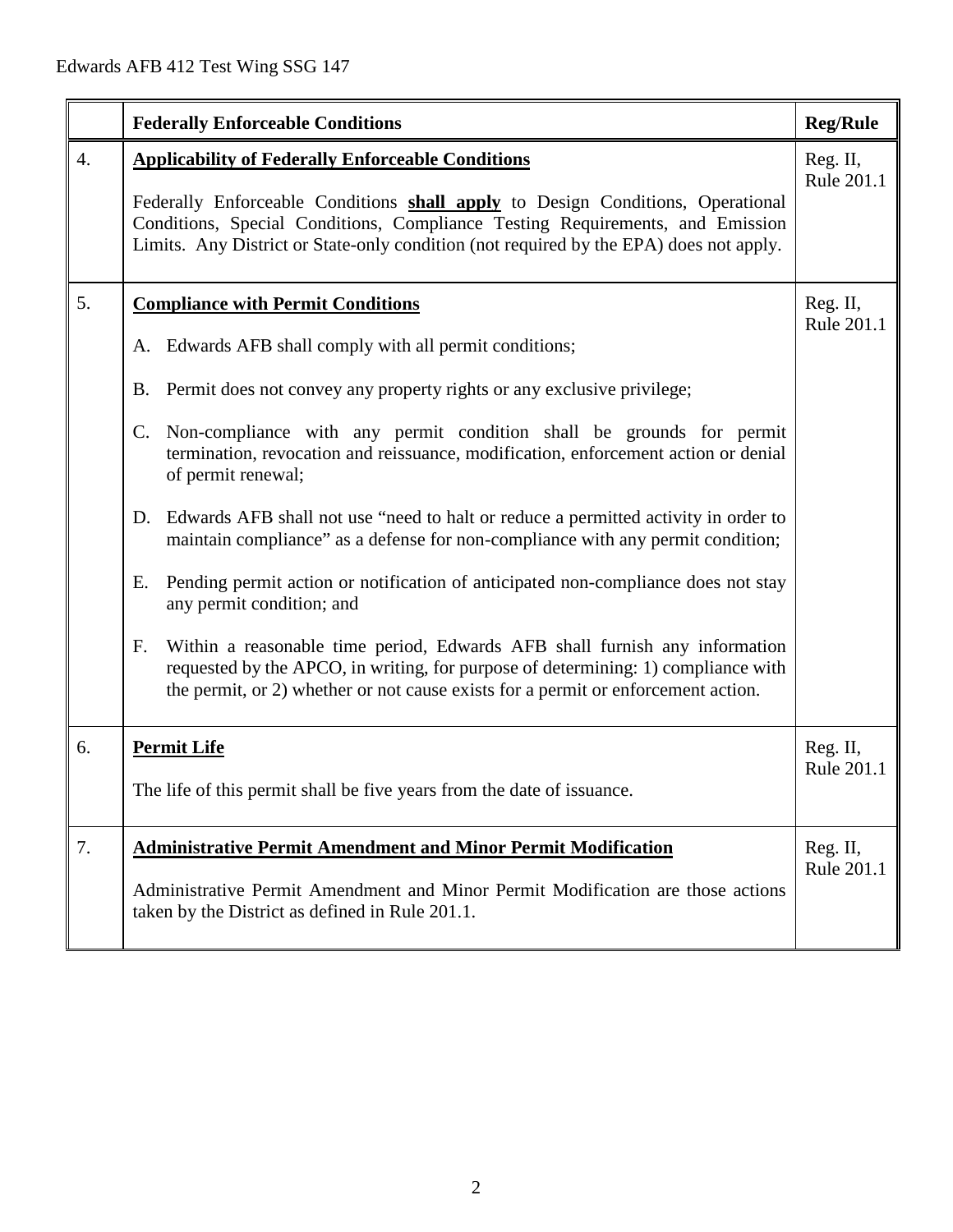|    | <b>Federally Enforceable Conditions</b>                                                                                                                                                                                                                                                                                                                                                                                                                                                                                                                                                                      | <b>Reg/Rule</b>        |
|----|--------------------------------------------------------------------------------------------------------------------------------------------------------------------------------------------------------------------------------------------------------------------------------------------------------------------------------------------------------------------------------------------------------------------------------------------------------------------------------------------------------------------------------------------------------------------------------------------------------------|------------------------|
| 8. | <b>Emergency Provisions</b>                                                                                                                                                                                                                                                                                                                                                                                                                                                                                                                                                                                  | Reg. II,<br>Rule 201.1 |
|    | Edwards AFB shall comply with the requirements and the emergency provisions<br>A.<br>contained in all permit streamlining requirements imposed in accordance with<br>Subsection VI.J. all District-only rules which apply in accordance with Subsection<br>VI.K.1. and all applicable federal requirements not subsumed by such permit<br>streamlining requirement(s) or District-only rules;                                                                                                                                                                                                                |                        |
|    | Within two weeks of an emergency event, an owner or operator of the source shall<br><b>B.</b><br>submit to the District a properly signed, contemporaneous log or other relevant<br>evidence which demonstrates that:<br>An emergency occurred;<br>1)                                                                                                                                                                                                                                                                                                                                                        |                        |
|    | The permittee can identify the cause(s) of the emergency;<br>2)<br>The facility was being properly operated at the time of the emergency;<br>3)<br>All steps were taken to minimize the emissions resulting from the emergency;<br>4)<br>and                                                                                                                                                                                                                                                                                                                                                                 |                        |
|    | Within two working days of the emergency event, the permittee provided the<br>5)<br>District with a description of the emergency and any mitigating or corrective<br>actions taken;                                                                                                                                                                                                                                                                                                                                                                                                                          |                        |
|    | In any enforcement proceeding, the permittee has the burden of proof for<br>C.<br>establishing that an emergency occurred.                                                                                                                                                                                                                                                                                                                                                                                                                                                                                   |                        |
| 9. | <b>Record Keeping</b>                                                                                                                                                                                                                                                                                                                                                                                                                                                                                                                                                                                        | Reg. II,<br>Rule 201.1 |
|    | Recording of maintenance of all monitoring and support information associated<br>A.<br>with all permit streamlining requirements imposed in accordance with Rule 201.1,<br>Subsection VI.J., all District-only rules which apply in accordance with Rule 201.1,<br>Subsection VI.K.1., and all applicable federal requirements not submitted by such<br>permit streamlining requirement(s) or District-only rules, including:<br>Date, place, and time of sampling;<br>1)<br>Operating conditions at time of sampling;<br>2)<br>Date, place, and method of analysis; and<br>3)<br>Results of analysis;<br>4) |                        |
|    | Retention of records of all required monitoring data and support information for a<br><b>B.</b><br>period of at least five years from the date of sample collection, measurement, report,<br>or application; and                                                                                                                                                                                                                                                                                                                                                                                             |                        |
|    | Any other record keeping deemed necessary by the APCO to ensure compliance<br>C.<br>with all permit streamlining requirements imposed in accordance with Rule 201.1,<br>Subsection VI.J., all District-only rules which apply in accordance with Rule 201.1,<br>Subsection VI.K.1., and all applicable federal requirements not subsumed by such<br>permit streamlining requirement(s) or District-only rules.                                                                                                                                                                                               |                        |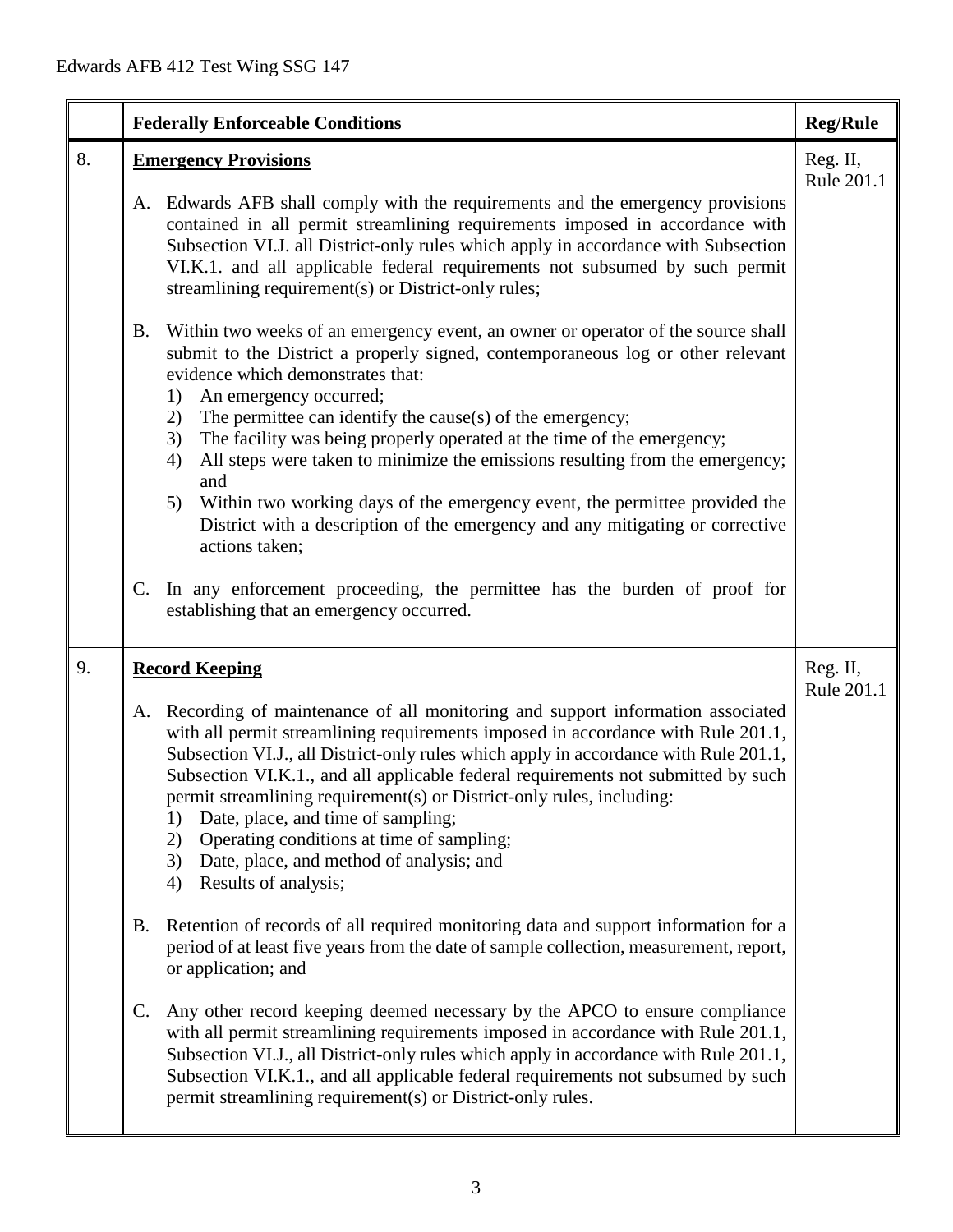|     | <b>Federally Enforceable Conditions</b>                                                                                                                                                                                                                                                                                                                                                                                                                                                                                                                                                                                                                                                                                                                                                                                                                                                                                                                                                                                                                                                                                                                                                                          | Reg/Rule               |
|-----|------------------------------------------------------------------------------------------------------------------------------------------------------------------------------------------------------------------------------------------------------------------------------------------------------------------------------------------------------------------------------------------------------------------------------------------------------------------------------------------------------------------------------------------------------------------------------------------------------------------------------------------------------------------------------------------------------------------------------------------------------------------------------------------------------------------------------------------------------------------------------------------------------------------------------------------------------------------------------------------------------------------------------------------------------------------------------------------------------------------------------------------------------------------------------------------------------------------|------------------------|
| 10. | <b>Referencing of District and Applicable Requirements</b><br>Pursuant to Rule 201.1.VI.C. District hereby references the following documents which<br>are clearly identified and available to the District and to the public: Each reference shall<br>include, at a minimum, title or document number, author and recipient if applicable,<br>date, citation of relevant sections of the Rule or document, and identification of specific<br>source activities or equipment for which the referencing applies.                                                                                                                                                                                                                                                                                                                                                                                                                                                                                                                                                                                                                                                                                                  | Reg. II,<br>Rule 201.1 |
| 11. | <b>Reporting</b><br>Any non-conformance with permit requirements, including any attributable to<br>Α.<br>emergency conditions (as defined in Rule 201.1) shall be promptly reported to the<br>APCO and in accordance with notification requirement set forth in the applicable<br>federal regulation or District Rule;<br>Monitoring report shall be submitted at least every six months identifying any non-<br><b>B.</b><br>conformance with permit requirements, including any previously reported to the<br>APCO;<br>All reports of non-conformance with permit requirements shall include probable<br>$\mathsf{C}$ .<br>cause of non-conformance and any preventative or corrective action taken;<br>D. Progress report shall be made on a compliance schedule at least semi-annually and<br>including:<br>Date when compliance will be achieved,<br>1)<br>Explanation of why compliance was not, or will not be achieved by the<br>2)<br>scheduled date, and<br>Log of any preventative or corrective action taken; and<br>3)<br>Each monitoring report shall be accompanied by a written statement from the<br>Е.<br>responsible official certifying the truth, accuracy, and completeness of the report. | Reg. II,<br>Rule 201.1 |
| 12  | <b>Right of Entry</b><br>Edwards AFB shall allow entry of District, CARB, or U.S. EPA officials for purpose of<br>inspection and sampling, including:<br>Inspection of the stationary source, including equipment, work practices,<br>A.<br>operations, and emission-related activity;<br>Inspection and duplication of records required by the permit to operate; and<br>В.<br>Source sampling or other monitoring activities.<br>$\mathbb{C}$ .                                                                                                                                                                                                                                                                                                                                                                                                                                                                                                                                                                                                                                                                                                                                                                | Reg. II,<br>Rule 201.1 |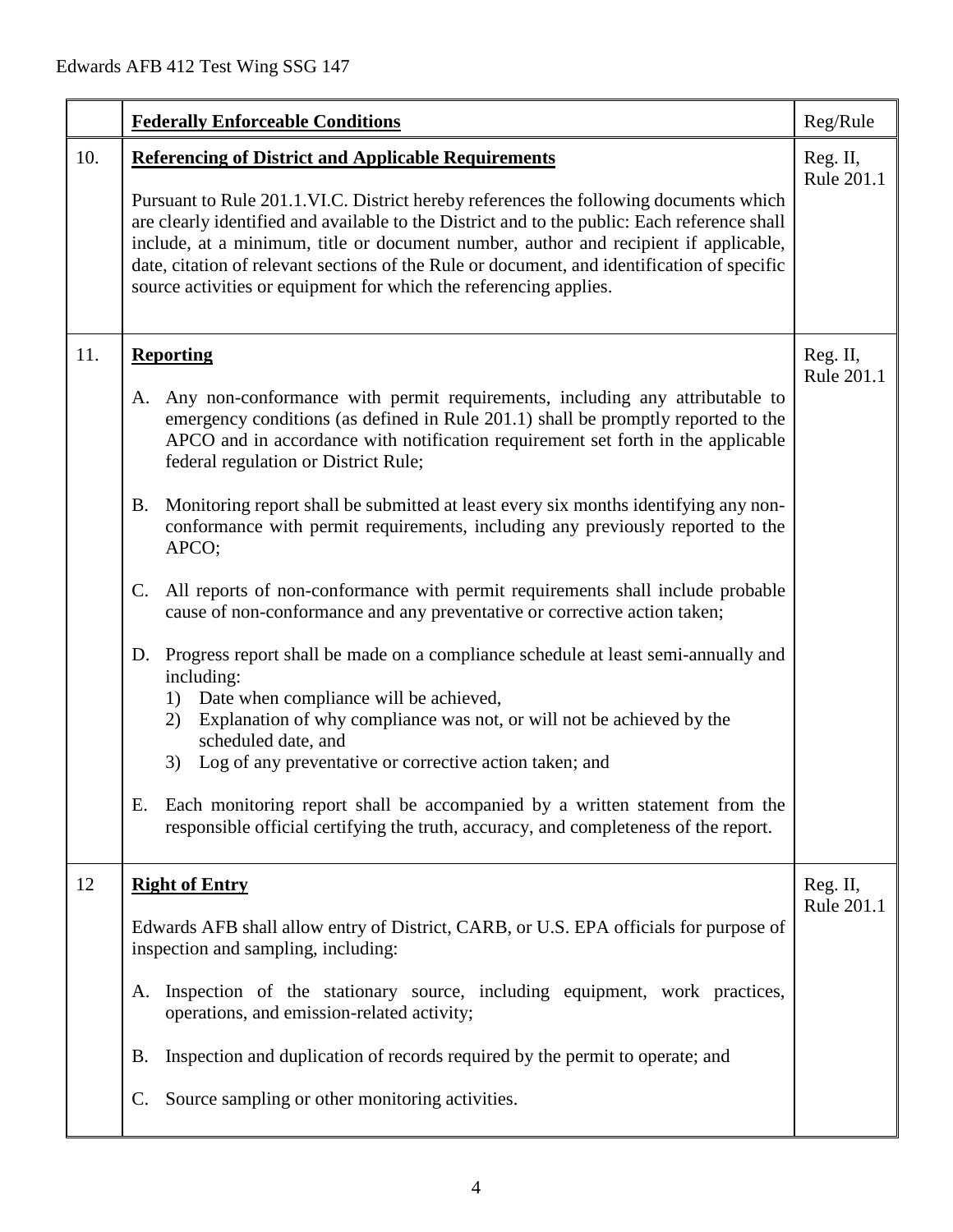|     | <b>Federally Enforceable Conditions</b>                                                                                                                                                                                                                                                                                                                                                                                                                                                                                                                                                                                                                                                                                                                                               | <b>Reg/Rule</b>        |
|-----|---------------------------------------------------------------------------------------------------------------------------------------------------------------------------------------------------------------------------------------------------------------------------------------------------------------------------------------------------------------------------------------------------------------------------------------------------------------------------------------------------------------------------------------------------------------------------------------------------------------------------------------------------------------------------------------------------------------------------------------------------------------------------------------|------------------------|
| 13. | <b>Periodic Monitoring</b>                                                                                                                                                                                                                                                                                                                                                                                                                                                                                                                                                                                                                                                                                                                                                            | Reg. II,<br>Rule 201.1 |
|     | <b>Non-Point</b>                                                                                                                                                                                                                                                                                                                                                                                                                                                                                                                                                                                                                                                                                                                                                                      |                        |
|     | Edwards AFB shall conduct testing semi-annually, in accordance with the methodology<br>contained in EPA Method 22 for all active non-point sources where conditions allow for<br>a valid Method 22. This testing will be the basis for determining compliance with the<br>visible emission standard in District Rule 401. If no emissions are observed utilizing<br>Method 22, the non-point source shall be deemed to be in compliance with the visible<br>emission standard. If emissions are observed from any non-point source operating under<br>normal operating conditions, Edwards AFB shall conduct testing on that non-point<br>source within 24 hours of the Method 22 testing in accordance with EPA Method 9 to<br>verify compliance with the visible emission standard. |                        |
|     | NOTE: This requirement does not apply to permitted emission sources such as the<br>application of paint that is not sprayed or atomized, or to fugitive emissions resulting<br>from activities not covered by a permit to operate, unless the source is subject to District<br>Rule 210.1 (NSR) requirements. Additionally, this requirement does not apply to<br>classified operations that do not have external venting to an unclassified area.                                                                                                                                                                                                                                                                                                                                    |                        |
|     | <b>Point</b>                                                                                                                                                                                                                                                                                                                                                                                                                                                                                                                                                                                                                                                                                                                                                                          |                        |
|     | Edwards AFB shall conduct testing semi-annually, in accordance with the methodology<br>contained in EPA Method 22 for all active/in use point sources. This condition is only<br>applicable to areas where a valid Method 22 or Method 9 can be performed. This testing<br>will be the basis for determining compliance with the visible emission standard in<br>District Rule 401. If no emissions are observed utilizing Method 22, the point source<br>shall be deemed to be in compliance with the visible emission standard. If emissions are<br>observed from any non-point source operating under normal operating conditions,<br>Edwards AFB shall conduct testing on that point source:                                                                                      |                        |
|     | A. Within 24 hours of the Method 22 testing in accordance with EPA Method 9 to<br>verify compliance with the visible emission standard.<br>If compliance is not<br>documented:                                                                                                                                                                                                                                                                                                                                                                                                                                                                                                                                                                                                        |                        |
|     | Within 30 days of the Method 9 testing in accordance with EPA Method 5 or 5D to<br>Β.<br>verify compliance with the requirements of District Rules 404.1, 405, 406 and/or<br>210.1.                                                                                                                                                                                                                                                                                                                                                                                                                                                                                                                                                                                                   |                        |
|     |                                                                                                                                                                                                                                                                                                                                                                                                                                                                                                                                                                                                                                                                                                                                                                                       |                        |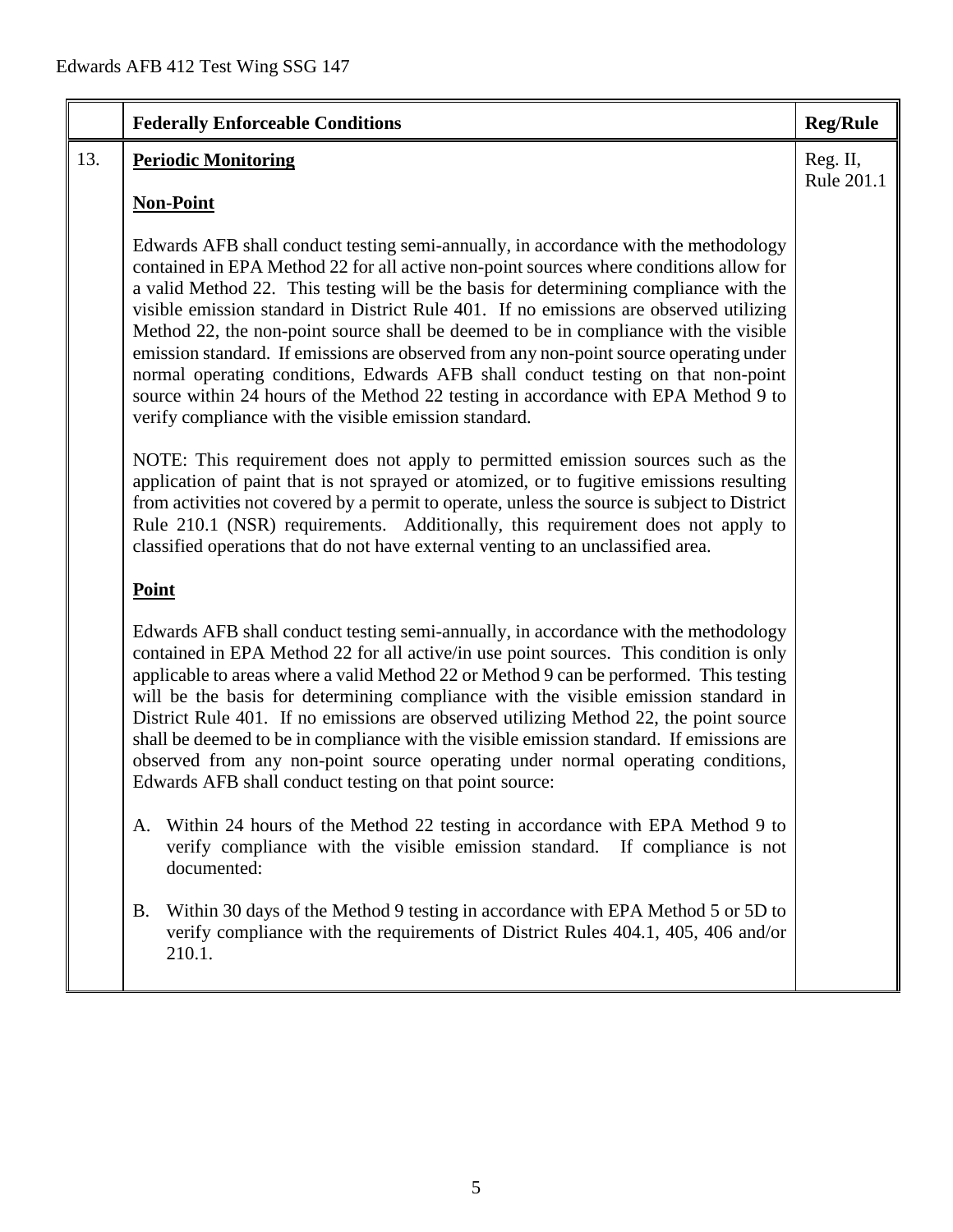|     | <b>Federally Enforceable Conditions</b>                                                                                                                                                                                                                                                                                                                                                                                                                                                                                                                                                                                                                                                                                                                                                                               | <b>Reg/Rule</b>        |
|-----|-----------------------------------------------------------------------------------------------------------------------------------------------------------------------------------------------------------------------------------------------------------------------------------------------------------------------------------------------------------------------------------------------------------------------------------------------------------------------------------------------------------------------------------------------------------------------------------------------------------------------------------------------------------------------------------------------------------------------------------------------------------------------------------------------------------------------|------------------------|
| 14. | <b>Additional Monitoring</b>                                                                                                                                                                                                                                                                                                                                                                                                                                                                                                                                                                                                                                                                                                                                                                                          | Reg. II,<br>Rule 201.1 |
|     | All control equipment shall be inspected annually for proper operation. Edwards AFB<br>shall maintain all records of control equipment maintenance for a period of five years.                                                                                                                                                                                                                                                                                                                                                                                                                                                                                                                                                                                                                                        |                        |
|     | Monitoring shall be the responsibility of the source; however, a visible emissions<br>inspection or Method 9 conducted by a District inspector may be counted as meeting the<br>requirement for the source to conduct same if the information and records generated by<br>the inspector meets the requirements of the permit and a copy of the records are<br>maintained by the source for a period of five years.                                                                                                                                                                                                                                                                                                                                                                                                    |                        |
|     | Record keeping provisions associated with all monitoring requirements shall include the<br>following information:                                                                                                                                                                                                                                                                                                                                                                                                                                                                                                                                                                                                                                                                                                     |                        |
|     | Identification of stack or emission point being monitored;<br>A.                                                                                                                                                                                                                                                                                                                                                                                                                                                                                                                                                                                                                                                                                                                                                      |                        |
|     | Operational conditions at the time of monitoring;<br><b>B.</b>                                                                                                                                                                                                                                                                                                                                                                                                                                                                                                                                                                                                                                                                                                                                                        |                        |
|     | Records of any monitoring conducted, including records of emission or operational<br>C.<br>parameter values and the date, place and time of sampling or measurement; and                                                                                                                                                                                                                                                                                                                                                                                                                                                                                                                                                                                                                                              |                        |
|     | Where corrective action is triggered, description of the corrective action and the<br>D.<br>date, time and results of any corrective action.                                                                                                                                                                                                                                                                                                                                                                                                                                                                                                                                                                                                                                                                          |                        |
| 15. | <b>Conditional Approval</b>                                                                                                                                                                                                                                                                                                                                                                                                                                                                                                                                                                                                                                                                                                                                                                                           | Reg. II,<br>Rule 209   |
|     | The Control Officer shall issue an Authority to Construct or a Permit to Operate,<br>subject to conditions to insure compliance of the operation of any article, machine,<br>equipment or other contrivance within the standards of Rule 208 and 208.1, in which<br>case the conditions shall be specified in writing. Commencing work under such<br>Authority to Construct or operation under such Permit to Operate shall be deemed<br>acceptance of all conditions so specified. The Control Officer shall issue an Authority<br>to Construct or Permit to Operate with revised conditions upon receipt of a new<br>application, if the applicant demonstrates the article, machine, equipment or other<br>contrivance can be operated within the standards of Rule 208 and 208.1 under the<br>revised conditions. |                        |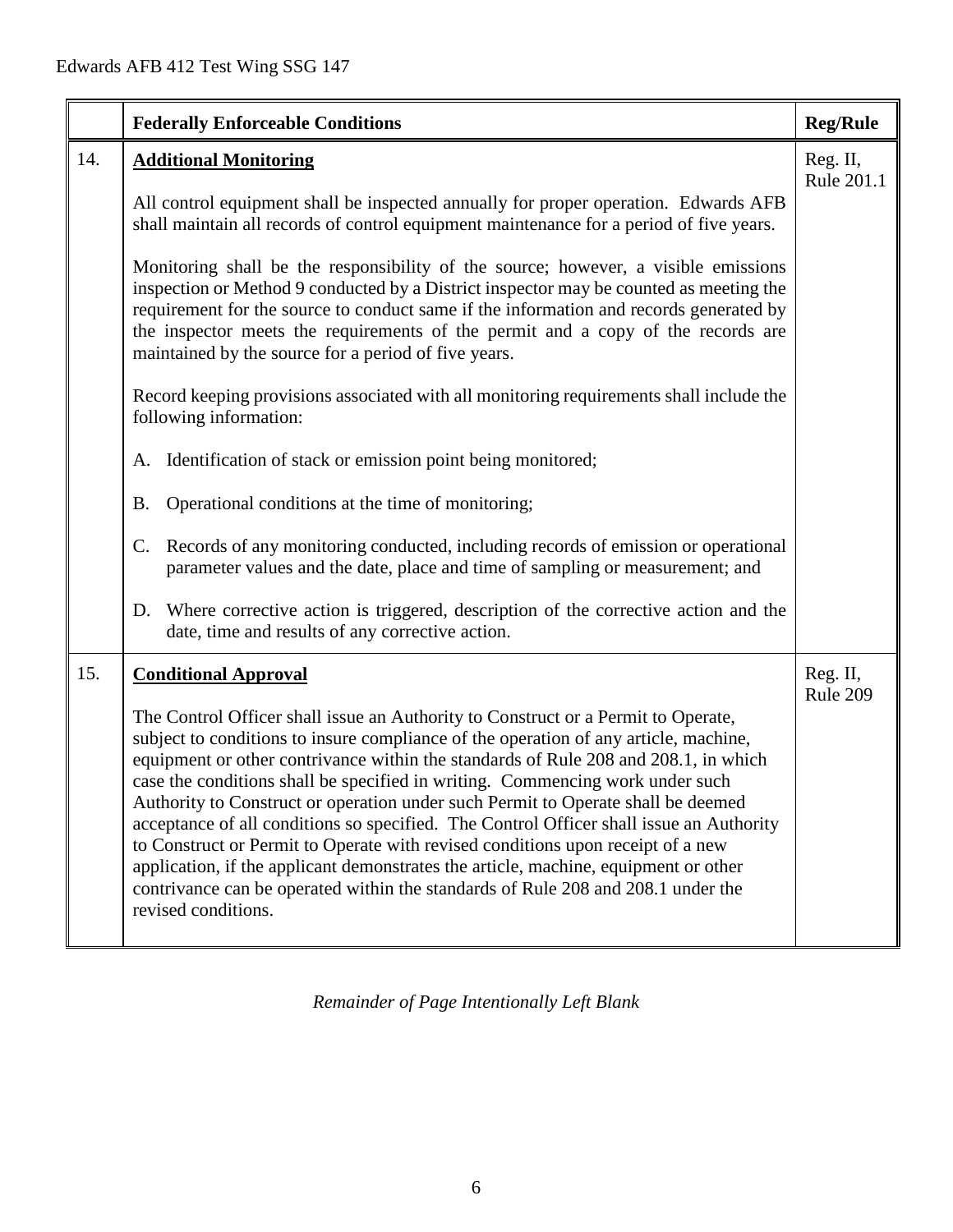| 16.<br><b>Standards for Authority to Construct</b><br>A. Edwards AFB may make a change to this permitted facility that is not addressed or<br>prohibited by the federally enforceable conditions of this Part 70 permit without<br>obtaining a Part 70 permit revision if:<br>The Permittee has obtained all permits and approvals required by District Rules<br>1)<br>201 and 210.1 (unless the change is exempt under District Rule 202);<br>The change is not subject to any requirements under Title IV of the CAA;<br>2)<br>3)<br>The change is not a Title I modification; and<br>The change does not violate an applicable requirement of the CAA or a<br>4)<br>federally enforceable term or condition of this permit.<br>For a change that qualified under this section, the Permittee shall provide<br>B. | <b>Reg/Rule</b>               |
|---------------------------------------------------------------------------------------------------------------------------------------------------------------------------------------------------------------------------------------------------------------------------------------------------------------------------------------------------------------------------------------------------------------------------------------------------------------------------------------------------------------------------------------------------------------------------------------------------------------------------------------------------------------------------------------------------------------------------------------------------------------------------------------------------------------------|-------------------------------|
|                                                                                                                                                                                                                                                                                                                                                                                                                                                                                                                                                                                                                                                                                                                                                                                                                     | Reg. II,<br>Rule 201.1        |
|                                                                                                                                                                                                                                                                                                                                                                                                                                                                                                                                                                                                                                                                                                                                                                                                                     |                               |
|                                                                                                                                                                                                                                                                                                                                                                                                                                                                                                                                                                                                                                                                                                                                                                                                                     |                               |
| contemporaneous written notice to the District and the U.S. EPA (except for a<br>change that is exempt under District Rule 202). This written notice shall describe<br>the change, including the date it was made, and shall contain other information as<br>required to determine new applicable requirements of the Clean Air Act that apply<br>as a result of the change;                                                                                                                                                                                                                                                                                                                                                                                                                                        |                               |
| Upon satisfying the requirements of paragraph B above, the Permittee may make<br>C.<br>the proposed change;                                                                                                                                                                                                                                                                                                                                                                                                                                                                                                                                                                                                                                                                                                         |                               |
| D. Changes that qualify under this section are not subject to the requirements for Part<br>70 revisions;                                                                                                                                                                                                                                                                                                                                                                                                                                                                                                                                                                                                                                                                                                            |                               |
| The Permittee shall include each off-permit change made under this section in the<br>Е.<br>application for renewal of this Part 70 permit; and                                                                                                                                                                                                                                                                                                                                                                                                                                                                                                                                                                                                                                                                      |                               |
| The permit shield(s) provided in this permit do not apply to off-permit changes<br>F.<br>made under this section.                                                                                                                                                                                                                                                                                                                                                                                                                                                                                                                                                                                                                                                                                                   |                               |
| 17.<br><b>Prevention of Significant Deterioration (PSD)</b><br>Edwards AFB may be subject to District Rule 210.4, Prevention of Significant<br>Deterioration (PSD) if it undergoes major modification(s).                                                                                                                                                                                                                                                                                                                                                                                                                                                                                                                                                                                                           | Reg. II,<br><b>Rule 210.4</b> |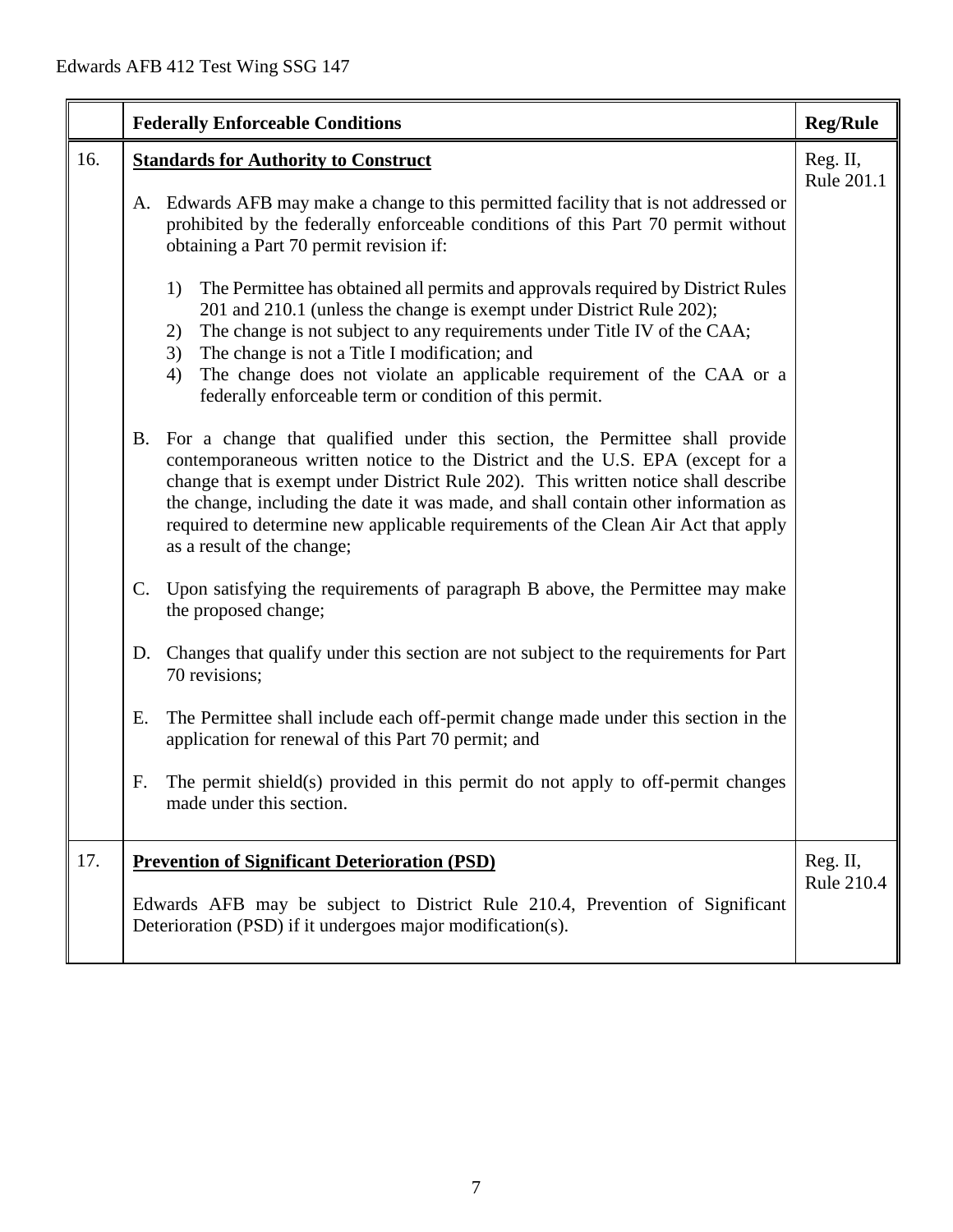|     | <b>Federally Enforceable Conditions</b>                                                                                                                                                                                                                                                                                                                                                                                                                                                                                                                                                                                                                                                                                                                   | Reg/Rule                        |
|-----|-----------------------------------------------------------------------------------------------------------------------------------------------------------------------------------------------------------------------------------------------------------------------------------------------------------------------------------------------------------------------------------------------------------------------------------------------------------------------------------------------------------------------------------------------------------------------------------------------------------------------------------------------------------------------------------------------------------------------------------------------------------|---------------------------------|
| 18. | <b>Permit Fees</b><br>Every applicant for an Authority to Construct or a Permit to Operate shall pay a filing<br>fee. For issuance of an Authority to Construct, or an initial Permit to Operate, the<br>applicant shall pay fees as prescribed in Rule 301. For issuance of an Authority to<br>Construct, application processing fees shall also be paid as prescribed in Rule 303. The<br>applicant shall receive credit for filing fees paid.<br>Annually on the anniversary of issuance of a Permit to Operate, the permittee shall pay<br>a renewal fee as prescribed in Rule 301. Fees collected pursuant to Rule 201.1, Section<br>VIII.B. shall supplement applicable Rules 301 and 301.3 fee requirements.<br><b>Payment of Supplemental Fee</b> | Reg. III,<br>Rule 301           |
|     | An owner or operator, or his designee, shall pay an annual supplemental fee for a permit<br>to operate pursuant to Rule 201.1 as determined by the calculation method in Subsection<br>VII.B.3., to provide a District-wide fee rate of \$25 per ton of fee-based emissions (CPI-<br>adjusted) for all facilities subject to Rule 201.1, unless Rule 201.1 VII.B.2. applies.                                                                                                                                                                                                                                                                                                                                                                              | Rule 201.1<br>Section<br>VII.B. |
| 19. | <b>Greenhouse Gas Fee</b><br>Any stationary source that has actual GHG emissions, in the prior calendar year, greater<br>than or equal to 100,000 tons of CO2e, as calculated in accordance with 40 CFR Part 98,<br>shall pay a Consumer Price Index (CPI) adjusted GHG fee per ton of CO2e being<br>emitted. Sources subject to this Rule shall submit an annual report of GHG emissions<br>to the District no later than the thirty-first day of March.                                                                                                                                                                                                                                                                                                 | Reg. III,<br>Rule 301.4         |
| 20. | <b>Visible Emissions</b><br>Unless otherwise stated in equipment specific permits, the following limits apply:<br><b>Limits</b><br>A person shall not discharge into the atmosphere, from any single source of emission<br>whatsoever, any air contaminant for a period or periods aggregating more than three<br>minutes in any one hour which is:<br>A. As dark or darker in shade as that designated as No. 1 on the Ringelmann Chart, as<br>published by the United States Bureau of Mines, or 20% opacity equivalent to No.<br>1 on the Ringlemann.<br><b>B.</b><br>Of such opacity as to obscure an observer's view to a degree equal to or greater than<br>does smoke described in Subsection A.                                                   | Reg. IV,<br>Rule 401            |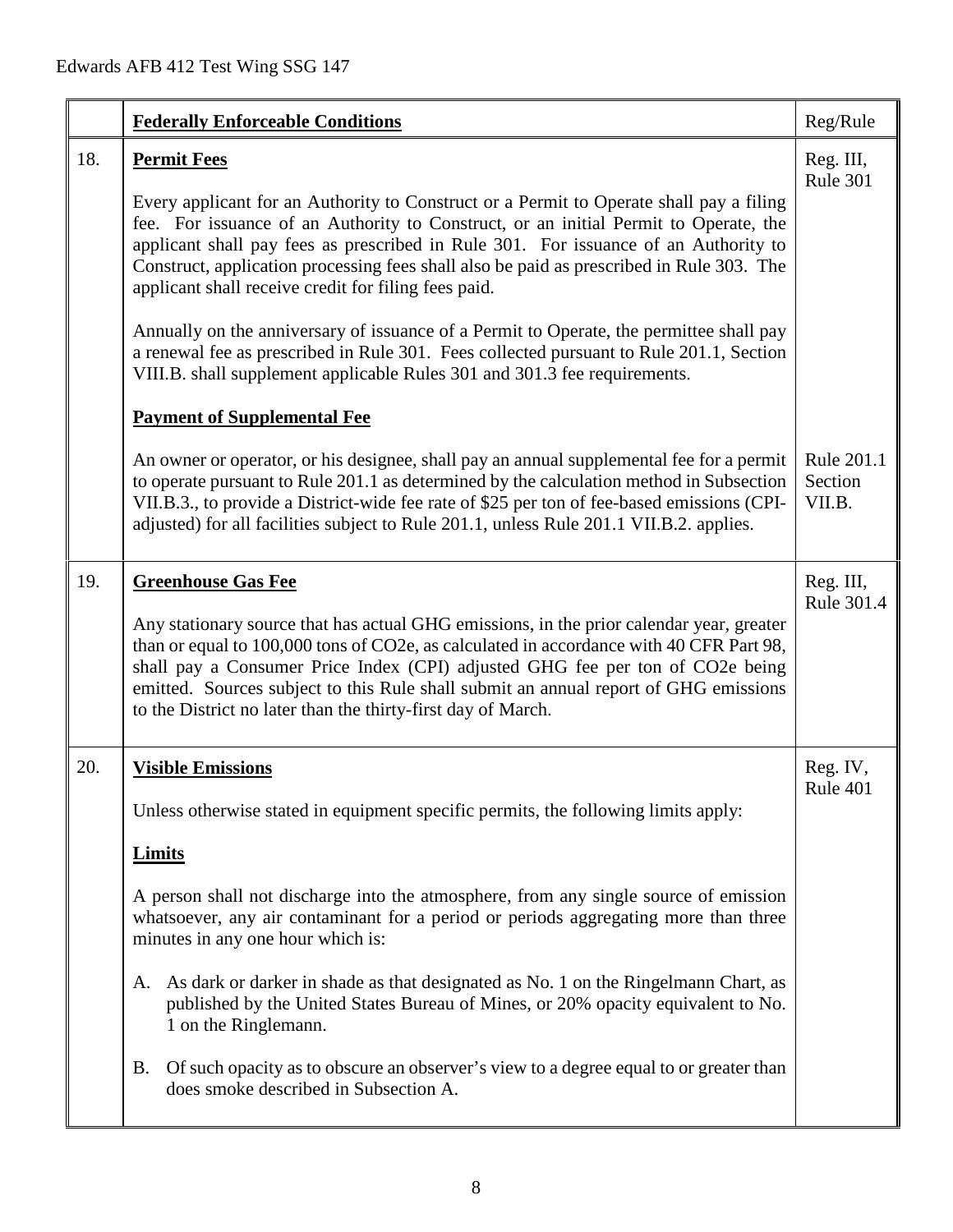|     | <b>Federally Enforceable Conditions</b>                                                                                                                                                                                                                                                                                                                                                                                                                                                                                                                                                                                 | <b>Reg/Rule</b>             |
|-----|-------------------------------------------------------------------------------------------------------------------------------------------------------------------------------------------------------------------------------------------------------------------------------------------------------------------------------------------------------------------------------------------------------------------------------------------------------------------------------------------------------------------------------------------------------------------------------------------------------------------------|-----------------------------|
| 21. | <b>Particulate Matter Concentration - Desert Basin</b><br>A person shall not discharge into the atmosphere from any single source operation, the<br>construction or modification of which commenced after the adoption of this Rule,<br>particulate matter in excess of 0.1 grains per cubic foot of gas at standard conditions.<br>This condition does not apply to rocket engine testing meeting the requirements of Rule<br>431, fires set in accordance with Rule 416, or boilers, steam generators, water or process<br>heaters that combust only CARB certified or PUC regulated liquid or gaseous fuel.          | Reg. IV,<br>Rule 404.1      |
| 22. | <b>Particulate Matter - Emission Rate</b><br>A person shall not discharge into the atmosphere from any source operation, particulate<br>matter in excess of the limits set forth in the allowable particle emissions based on<br>process weight rate table included in Rule 405.                                                                                                                                                                                                                                                                                                                                        | Reg. IV,<br>Rule 405        |
| 23. | <b>Sulfur Compounds</b><br>A person shall not discharge into the atmosphere sulfur compounds, which would exist<br>as a liquid or gas at standard conditions, exceeding in concentration at the point of<br>discharge: $0.2$ percent by volume calculated as sulfur dioxide $(SO2)$ .                                                                                                                                                                                                                                                                                                                                   | Reg. IV,<br>Rule 407        |
| 24. | <b>Fuel Burning Equipment - Combustion Contaminants</b><br>Fuel burning equipment, the construction or modification of which is commenced<br>A.<br>after August 17, 1971, shall not discharge into the atmosphere particulate matter,<br>sulfur dioxide or nitrogen oxides in excess of the Environmental Protection Agency<br><b>Standard of Performance.</b><br>A person shall not discharge into the atmosphere combustion contaminants<br>B.<br>exceeding in concentration at the point of discharge: 0.1 grain per cubic foot of gas<br>calculated to 12 percent of carbon dioxide $(CO2)$ at standard conditions. | Reg. IV,<br>Rule 409        |
| 25. | <b>Nuisance</b><br>A person shall not discharge from any source whatsoever such quantities of air<br>contaminants or other material which cause injury, detriment, nuisance or annoyance to<br>any considerable number of persons or to the public or which endanger the comfort,<br>repose, health or safety of any such persons or the public or which cause or have a natural<br>tendency to cause injury or damage to business or property.                                                                                                                                                                         | Reg. IV,<br><b>Rule 419</b> |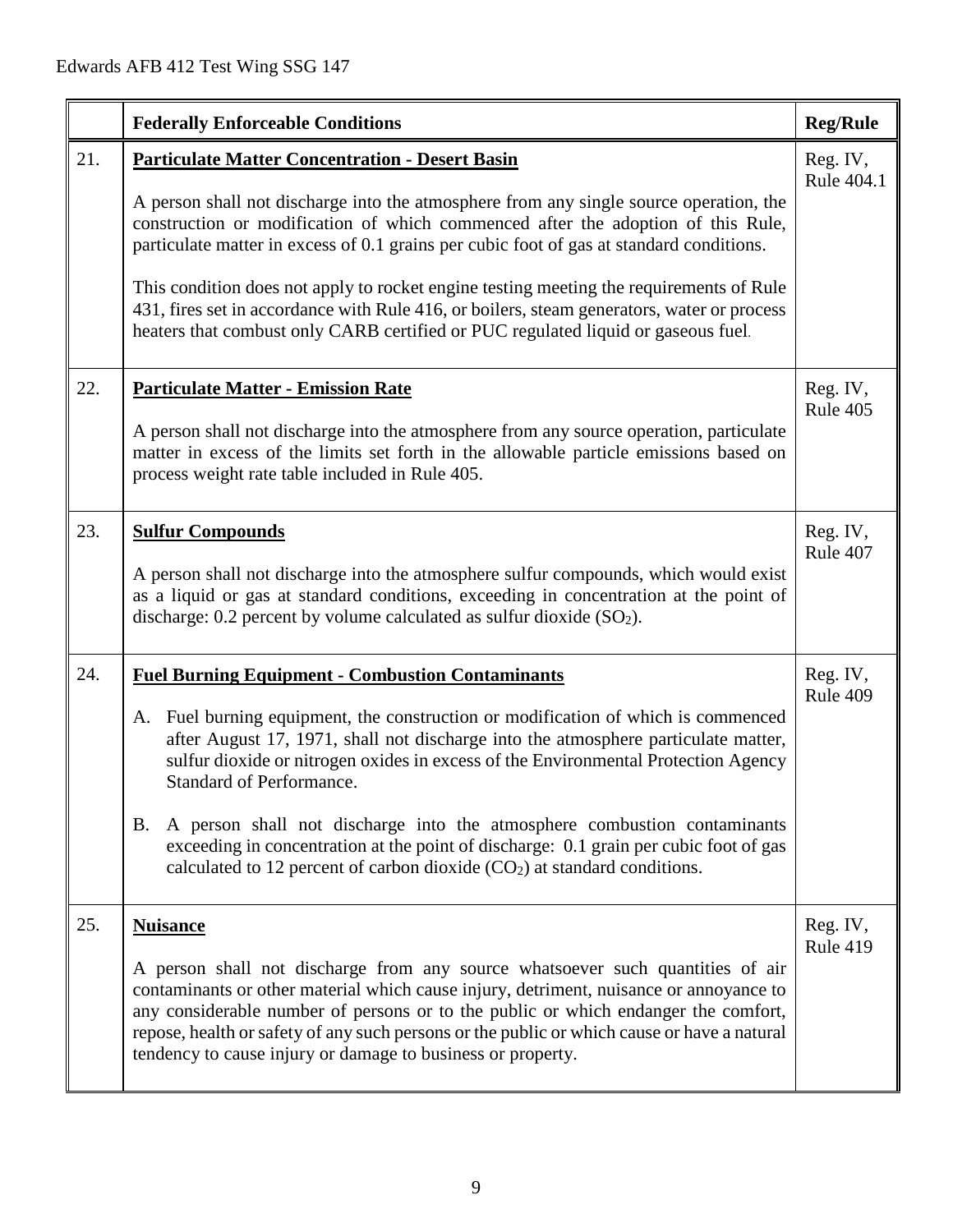|     | <b>Federally Enforceable Conditions</b>                                                                                                                                                                                                                                                                                                                                                                                                                                                                                                                                                                                                                                                                                                                                           | <b>Reg/Rule</b>      |
|-----|-----------------------------------------------------------------------------------------------------------------------------------------------------------------------------------------------------------------------------------------------------------------------------------------------------------------------------------------------------------------------------------------------------------------------------------------------------------------------------------------------------------------------------------------------------------------------------------------------------------------------------------------------------------------------------------------------------------------------------------------------------------------------------------|----------------------|
| 26. | <b>Federal New Source Performance Standards (NSPS)</b><br>Provisions of Part 60, Chapter 1, Title 40, Code of Federal Regulations, in effect<br>September 5, 1996, are hereby adopted by reference and made a part hereof. All new<br>and modified sources shall comply with applicable standards, criteria and requirements<br>set forth therein.<br>All applicable requirements of 40 CFR Part 60, Subpart A (General Requirements),<br>apply to this facility.                                                                                                                                                                                                                                                                                                                 | Reg. IV,<br>Rule 422 |
| 27. | <b>National Emission Standards for Hazardous Air Pollutants and Source Categories</b><br>(NESHAPS)<br>Provisions of Title 40, Chapter 1, Parts 61 and 63, Code of Federal Regulations, in effect<br>November 7, 2002, are hereby adopted by reference and made a part hereof. All sources<br>of hazardous air pollution shall comply with applicable standards, criteria and<br>requirements set forth herein.<br>All applicable requirements of 40 CFR Part 61, Subpart M (Asbestos); and 40 CFR Part<br>63, Subpart A (General Provisions), apply to this facility.<br><b>Asbestos</b><br>EAFB shall comply with the applicable requirements of Sections 61.145 through 61.147<br>of the National Emission Standard for Asbestos for all demolition and renovation<br>projects. | Reg. IV,<br>Rule 423 |
| 28. | <b>Risk Management Plan</b><br>Should this stationary source, as defined in 40 CFR section 68.3, become subject to the<br>accidental release prevention regulations in part` 68, then the owner or operator shall<br>submit a risk management plan (RMP) by the date specified in section 68.10 and shall<br>certify compliance with the requirements of part 68 as part of the annual compliance<br>certification as required by 40 CFR part 70 or 71.                                                                                                                                                                                                                                                                                                                           | 40 CFR 68            |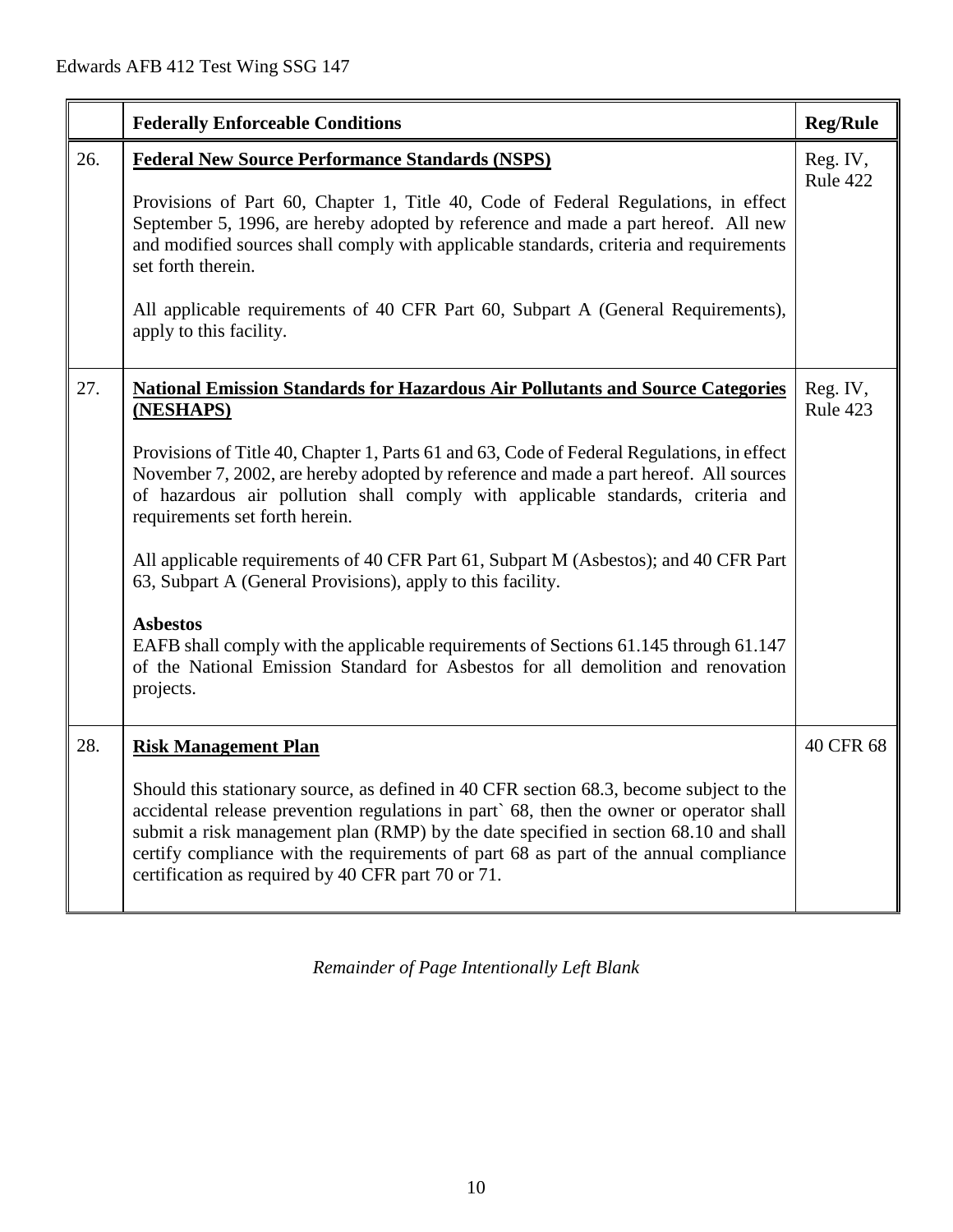|     | <b>Federally Enforceable Conditions</b>                                                                                                                                                                                                                                                                                                                                                                                                                                                     | <b>Reg/Rule</b> |
|-----|---------------------------------------------------------------------------------------------------------------------------------------------------------------------------------------------------------------------------------------------------------------------------------------------------------------------------------------------------------------------------------------------------------------------------------------------------------------------------------------------|-----------------|
| 29. | <b>Compliance Certification</b>                                                                                                                                                                                                                                                                                                                                                                                                                                                             | 40 CFR<br>70.5d |
|     | The owner/operator shall comply with the following procedures for compliance<br>certification:                                                                                                                                                                                                                                                                                                                                                                                              |                 |
|     | A. Submittal of a compliance certification by the owner or operator to the U.S. EPA<br>and copy to the APCO within 90 days after end of compliance certification period;                                                                                                                                                                                                                                                                                                                    |                 |
|     | Compliance certification period shall begin 1 March of each year and end the last<br>B.<br>day of February of the following year;                                                                                                                                                                                                                                                                                                                                                           |                 |
|     | $\mathbf{C}$ .<br>The Annual Compliance Certification also satisfies the second semi-annual<br>Monitoring Report requirement;                                                                                                                                                                                                                                                                                                                                                               |                 |
|     | Such compliance certification shall identify the basis for each permit term or<br>D.<br>condition, e.g., specify the emissions limitation, standard or work practice, and a<br>means of monitoring compliance with the term or condition;                                                                                                                                                                                                                                                   |                 |
|     | Such compliance certification shall include compliance status and method(s) used<br>Е.<br>to determine compliance for the current time period and over entire reporting period;<br>and                                                                                                                                                                                                                                                                                                      |                 |
|     | F.<br>Such compliance certification shall include any additional inspection, monitoring<br>or entry requirement promulgated pursuant to Sections 114(a) and 504(b) of the<br>CAA.                                                                                                                                                                                                                                                                                                           |                 |
|     | Any application form, report, or compliance certification submitted pursuant to these<br>regulations shall contain certification by a responsible official of truth, accuracy, and<br>completeness. This certification and any other certification required under this part shall<br>state that, based on information and belief formed after reasonable inquiry, the<br>statements and information in the document are true, accurate, and complete.                                       |                 |
|     | U.S. EPA's Mailing Address:                                                                                                                                                                                                                                                                                                                                                                                                                                                                 |                 |
|     | Director, Air Division<br>75 Hawthorne Street                                                                                                                                                                                                                                                                                                                                                                                                                                               |                 |
|     | $AIR-3$                                                                                                                                                                                                                                                                                                                                                                                                                                                                                     |                 |
|     | San Francisco, CA 94105                                                                                                                                                                                                                                                                                                                                                                                                                                                                     |                 |
| 30. | <b>Protection of Stratospheric Ozone</b>                                                                                                                                                                                                                                                                                                                                                                                                                                                    | 40 CFR 82       |
|     | Persons opening appliances for maintenance, service, repair, or disposal must comply<br>with the required practices pursuant to 40 CFR §82.156.<br>Equipment used during maintenance, service, repair, or disposal of appliances must meet<br>the standards for recycling and recovery equipment in accordance with 40 CFR §82.158.<br>Persons performing maintenance, service, repair or disposal of appliances must be<br>certified by a certified technician pursuant to 40 CFR §82.161. |                 |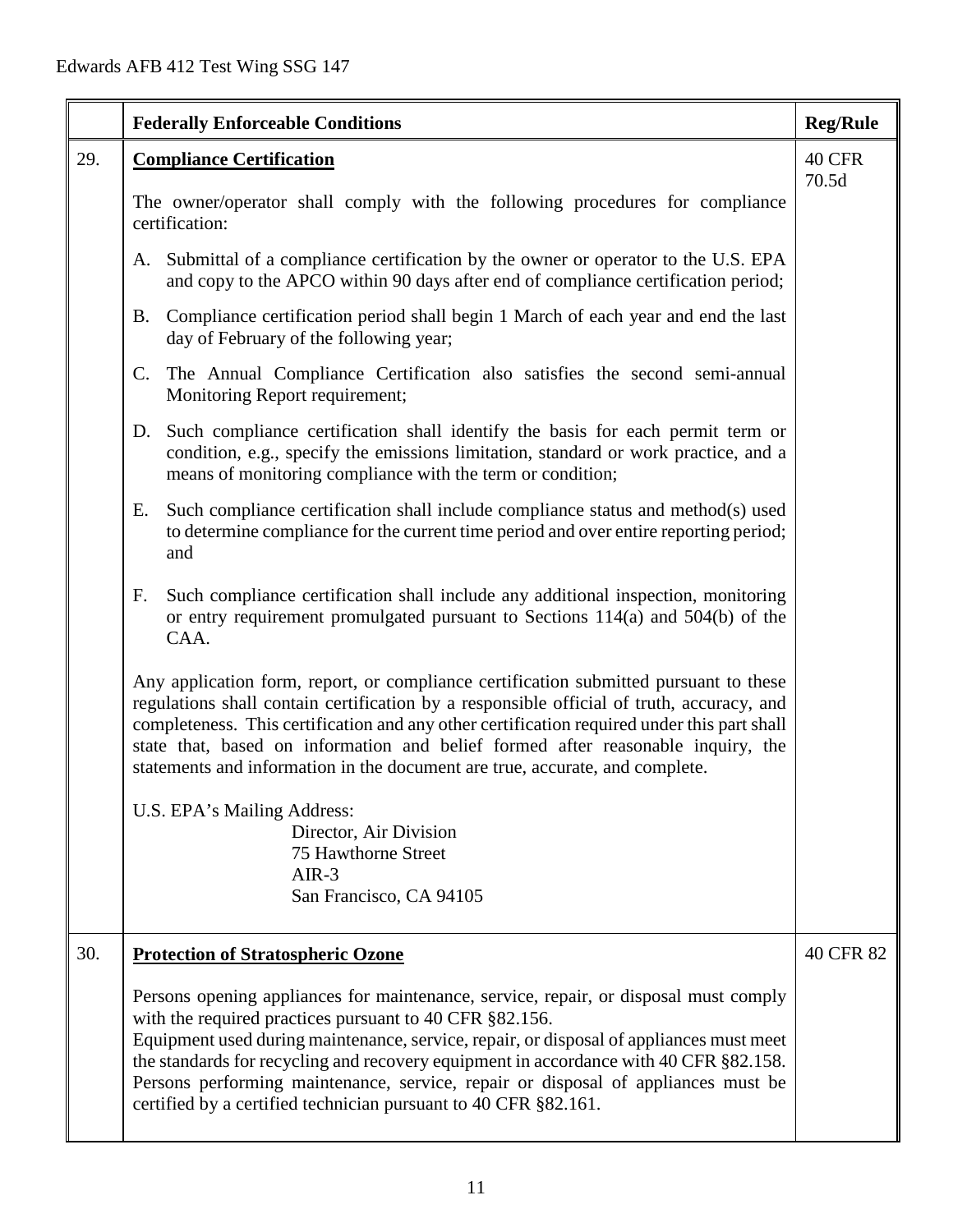# **List of Insignificant Air Pollutant Emitting Equipment**

Air Conditioning Equipment Used for Comfort Architectural Surface Coatings Boilers, Steam Generators & Heaters < 5 MM Btu/hr Brazing, Soldering, Welding Equipment Bunsen Burners Cooling Towers Small Degreasing Operations Electric Baking Oven Electric Fired Kiln Emissions Unit Emitting < 2 lbs in any 24 hr Period Emissions Unit Tempory Operations Fugitive Emission Sources Inductively Coupled Plasma Laboratory Hood Loading Racks and Equipment, (Heavy Oil) Motor Vehicles as Defined in the CH&SC Portable Engines, (California Registered) Printing and Reproduction Equipment Sources emitting less 10lbs/day or 180lbs/year of NOx and VOC; uncontrolled Small IC Engines < 50 bhp Small Turbine Engine Test Stand Space Heating Equipment Spectrophotometer Steam Cleaners, Natural Gas < 5 MM Btu/hr Storage Vessels Surface Coating and Cleaning Operations (Small) Unvented Pressure Vessels Excluding PV vent Wastewater Separator, (Nuisance Applies) Wet Scrubber, (Control Equipment is Not Exempt)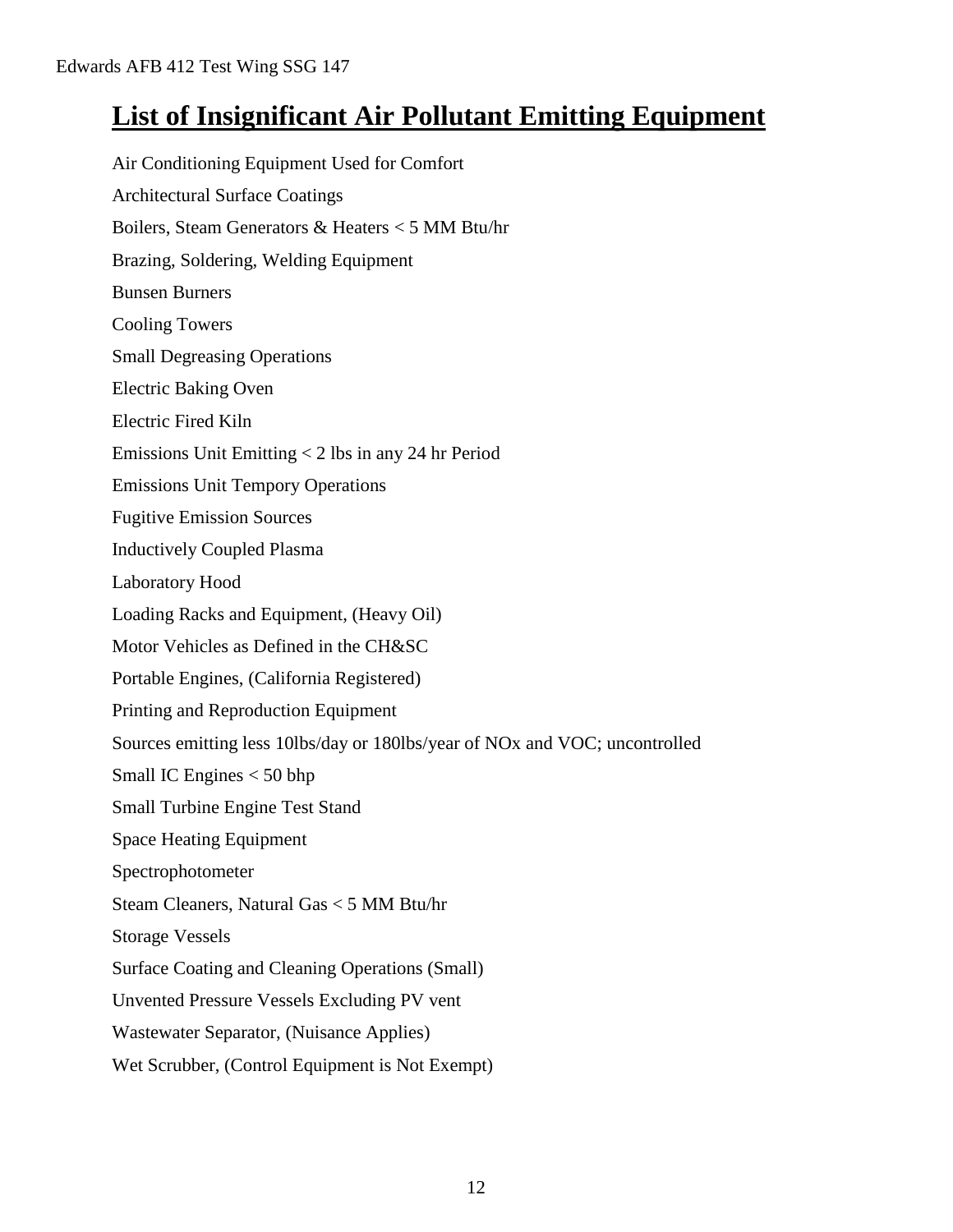Emission Unit 0147002 Permit Conditions

| <b>Facility</b><br><b>Number</b> | <b>Emissions</b><br>Unit | <b>Description of Source</b> |
|----------------------------------|--------------------------|------------------------------|
| 9002                             | 0147002                  | <b>Jet Engine Test Stand</b> |

#### **Emission Unit Equipment Description/Permit Conditions**

#### **Federally Enforceable Conditions**

#### **EQUIPMENT DESCRIPTION:** Jet Engine Test Stand, including following equipment:

Three jet engine test stands. Only one is capable of being operated at any time.

#### **OPERATIONAL CONDITIONS:**

- 1. Visible emissions shall be less than 20% opacity or Ringelmann No. 1 except for not more than three minutes in any one hour. (Rule 401)
- 2. Exhaust gas particulate matter concentration shall be no more than 0.1 gr/scf (0.2 gr/scf if installed before 4/18/72). (Rule 404.1)
- 3. Sulfur compounds emissions shall be no more than  $0.2\%$  (2,000 ppmv) calculated as sulfur dioxide (SO<sub>2</sub>). (Rule 407)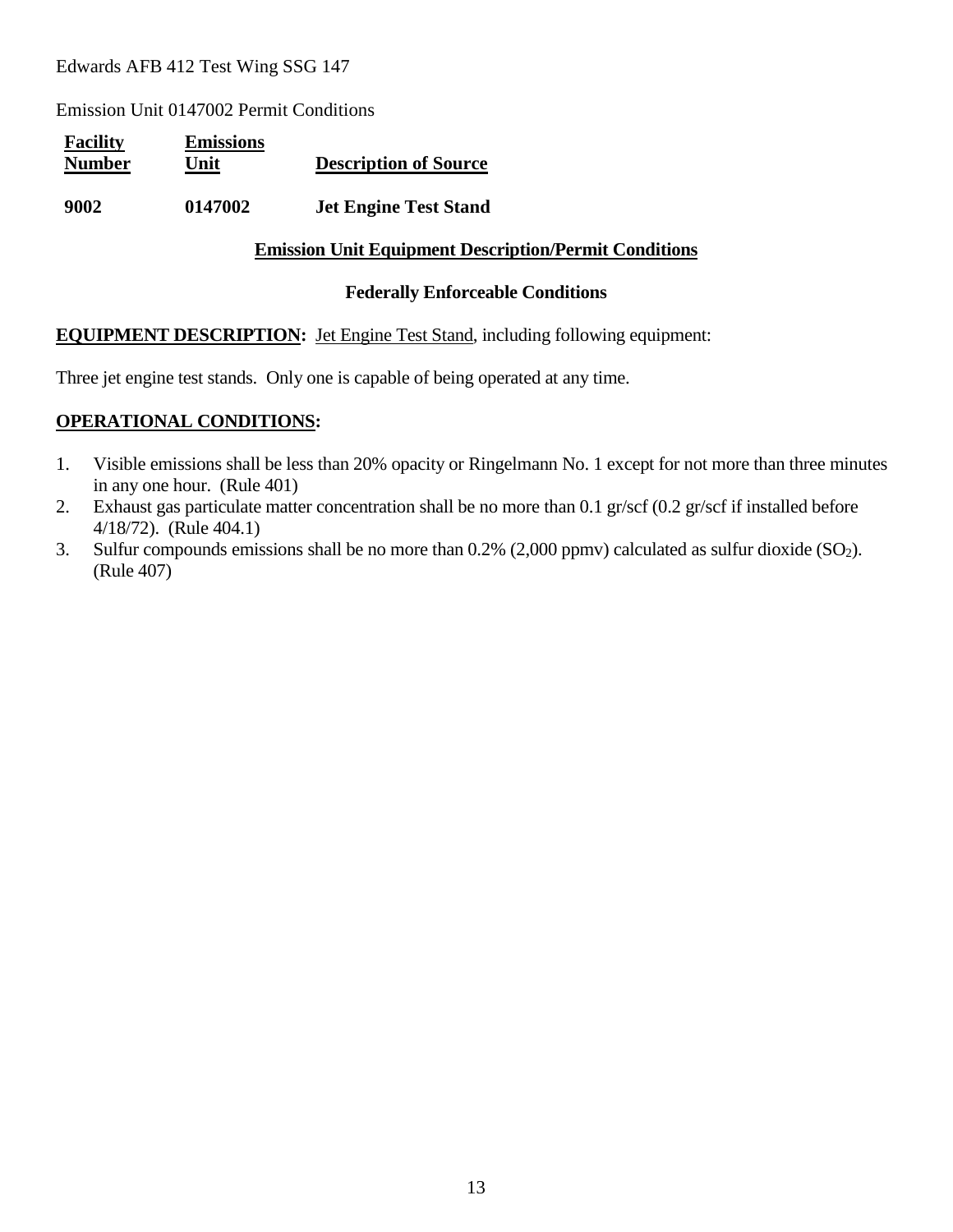Emission Unit 0147006 Permit Conditions

| <b>Facility</b><br><b>Number</b> | <b>Emissions</b><br>Unit | <b>Description of Source</b> |
|----------------------------------|--------------------------|------------------------------|
| 9002                             | 0147006                  | <b>Jet Engine Test Stand</b> |

#### **Emission Unit Equipment Description/Permit Conditions**

#### **Federally Enforceable Conditions**

#### **EQUIPMENT DESCRIPTION:** Jet Engine Test Stand, including following equipment:

One jet engine test stand capable of being operated at any time.

#### **OPERATIONAL CONDITIONS:**

- 1. Visible emissions shall be less than 20% opacity or Ringelmann No. 1 except for not more than three minutes in any one hour. (Rule 401)
- 2. Exhaust gas particulate matter concentration shall be no more than 0.1 gr/scf (0.2 gr/scf if installed before 4/18/72). (Rule 404.1)
- 3. Sulfur compounds emissions shall be no more than  $0.2\%$  (2,000 ppmv) calculated as sulfur dioxide (SO<sub>2</sub>). (Rule 407)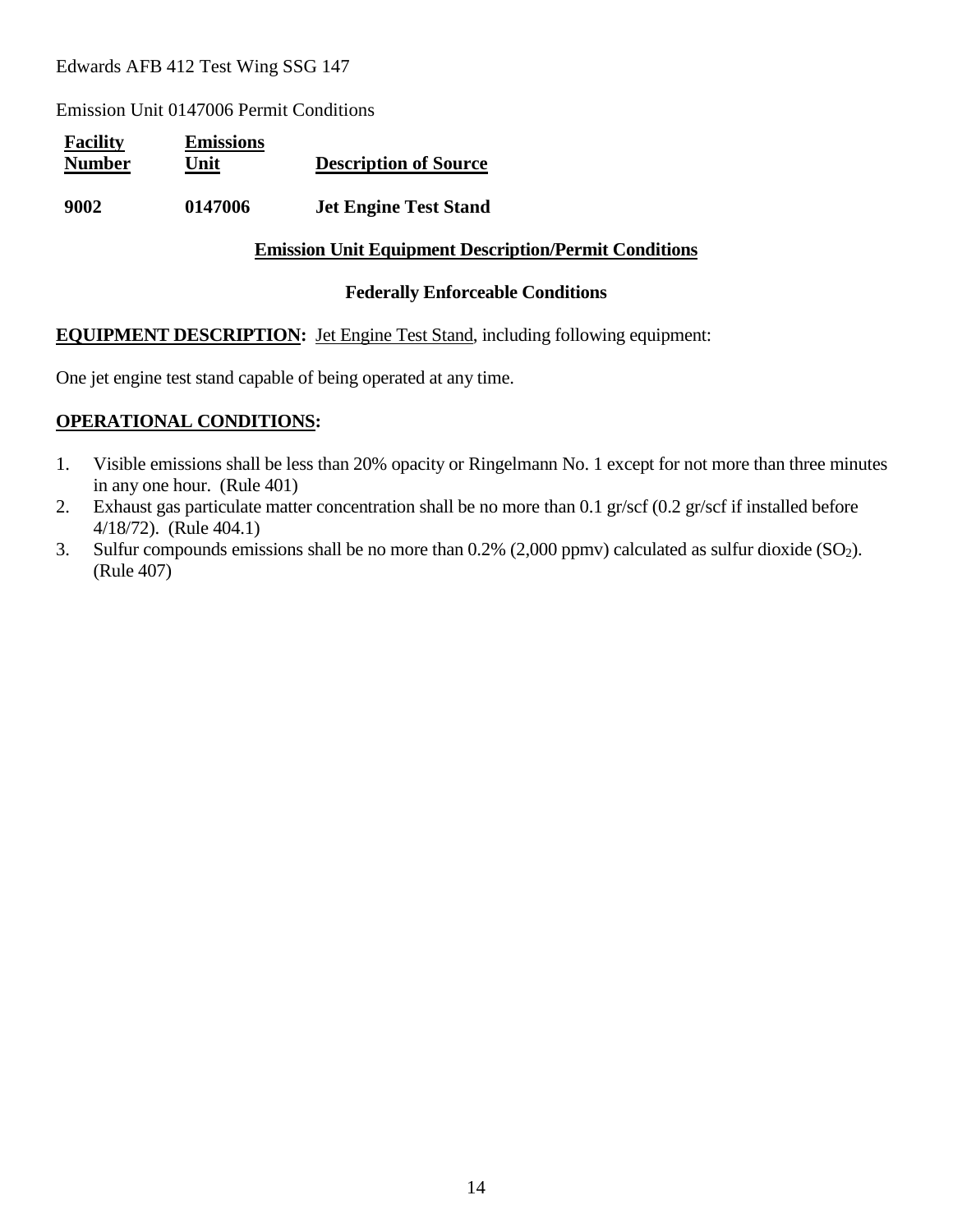# **FEDERAL REGULATIONS 40 CFR 60 SUBPART A General Provisions**

#### **Applicable provisions of 40 CFR 60 Subpart A shall apply.**

#### **[40 FR 53346, Nov. 17, 1975, as amended at 55 FR 51382, Dec. 13, 1990; 59 FR 12427, Mar. 16, 1994; 62 FR 52641, Oct. 8, 1997]**

#### **Applicability**

| §60.1(a)    | Except as provided in subparts B and C, the provisions of this part apply to the owner or operator of any<br>stationary source which contains an affected facility, the construction or modification of which is commenced<br>after the date of publication in this part of any standard (or, if earlier, the date of publication of any proposed<br>standard) applicable to that facility.                                                                                                                                                 |
|-------------|---------------------------------------------------------------------------------------------------------------------------------------------------------------------------------------------------------------------------------------------------------------------------------------------------------------------------------------------------------------------------------------------------------------------------------------------------------------------------------------------------------------------------------------------|
| §60.1(b)    | Any new or revised standard of performance promulgated pursuant to section 111(b) of the Act shall apply<br>to the owner or operator of any stationary source which contains an affected facility, the construction or<br>modification of which is commenced after the date of publication in this part of such new or revised standard<br>(or, if earlier, the date of publication of any proposed standard) applicable to that facility.                                                                                                  |
| §60.1(c)    | In addition to complying with the provisions of this part, the owner or operator of an affected facility may<br>be required to obtain an operating permit issued to stationary sources by an authorized State air pollution<br>control agency or by the Administrator of the U.S. Environmental Protection Agency (EPA) pursuant to Title V<br>of the Clean Air Act (Act) as amended November 15, 1990 (42 U.S.C. 7661). For more information about<br>obtaining an operating permit see part 70 of this chapter.                           |
| §60.1(a)(2) | Except for compliance with 40 CFR 60.49b(u), the site shall have the option of either complying directly<br>with the requirements of this part, or reducing the site-wide emissions caps in accordance with the procedures<br>set forth in a permit issued pursuant to 40 CFR 52.2454. If the site chooses the option of reducing the site-wide<br>emissions caps in accordance with the procedures set forth in such permit, the requirements of such permit shall<br>apply in lieu of the otherwise applicable requirements of this part. |
| §60.1(a)(3) | Notwithstanding the provisions of paragraph (d)(2) of this section, for any provisions of this part except for<br>Subpart Kb, the owner/operator of the site shall comply with the applicable provisions of this part if the<br>Administrator determines that compliance with the provisions of this part is necessary for achieving the<br>objectives of the regulation and the Administrator notifies the site in accordance with the provisions of the<br>permit issued pursuant to 40 CFR 52.2454.                                      |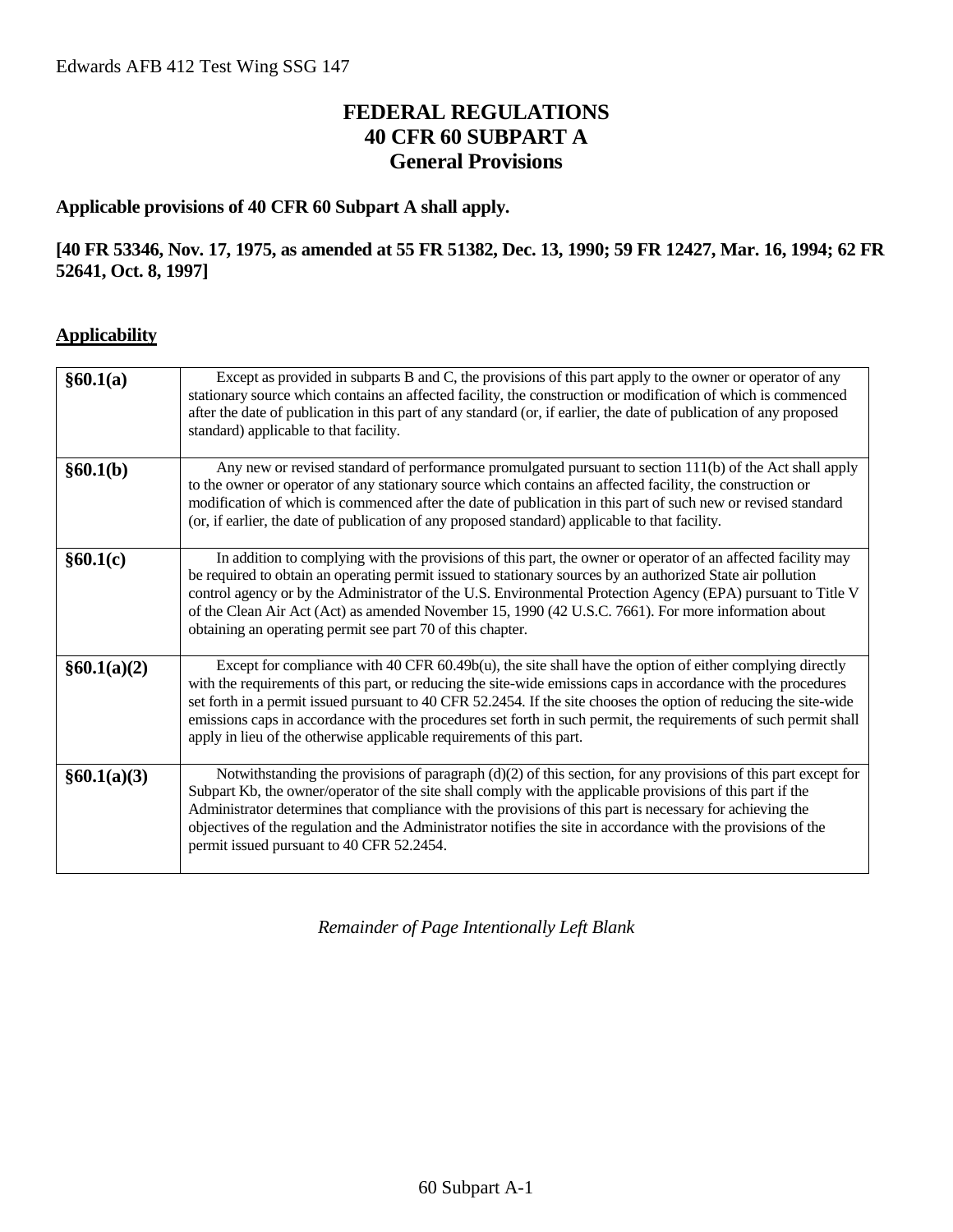### **FEDERAL REGULATIONS 40 CFR 61 SUBPART M National Emission Standard for Asbestos**

#### **Applicable provisions of 40 CFR 61 Subpart M shall apply.**

#### **[55 FR 48414, Nov. 20, 1990]**

#### **Applicability**

| §61.140 | The provisions of this subpart are applicable to those sources specified in §§61.142 through 61.151, 61.154, and<br>61.155. |
|---------|-----------------------------------------------------------------------------------------------------------------------------|
|         |                                                                                                                             |

#### **Standard for Roadways**

| §61.143 | No person may construct or maintain a roadway with asbestos tailings or asbestos-containing waste<br>material on that roadway, unless, for asbestos tailings.                                                                                        |
|---------|------------------------------------------------------------------------------------------------------------------------------------------------------------------------------------------------------------------------------------------------------|
|         | (a) It is a temporary roadway on an area of asbestos ore deposits (asbestos mine): or                                                                                                                                                                |
|         | (b) It is a temporary roadway at an active asbestos mill site and is encapsulated with a resinous or<br>bituminous binder. The encapsulated road surface must be maintained at a minimum frequency of once per<br>year to prevent dust emissions; or |
|         | (c) It is encapsulated in asphalt concrete meeting the specifications contained in section 401 of Standard<br>Specifications for Construction of Roads and Bridges on Federal Highway Projects, FP-85, 1985, or their<br>equivalent.                 |

#### **Standard for Demolition and Renovation**

| §61.145 | (a) To determine which requirements of paragraphs (a), (b), and (c) of this section apply to the owner or<br>operator of a demolition or renovation activity and prior to the commencement of the demolition or<br>renovation, thoroughly inspect the affected facility or part of the facility where the demolition or renovation<br>operation will occur for the presence of asbestos, including Category I and Category II nonfriable ACM. The<br>requirements of paragraphs (b) and (c) of this section apply to each owner or operator of a demolition or<br>renovation activity, including the removal of RACM as follows: |
|---------|----------------------------------------------------------------------------------------------------------------------------------------------------------------------------------------------------------------------------------------------------------------------------------------------------------------------------------------------------------------------------------------------------------------------------------------------------------------------------------------------------------------------------------------------------------------------------------------------------------------------------------|
|         | (1) In a facility being demolished, all the requirements of paragraphs (b) and (c) of this section apply,<br>except as provided in paragraph $(a)(3)$ of this section, if the combined amount of RACM is                                                                                                                                                                                                                                                                                                                                                                                                                         |
|         | (i) At least 80 linear meters (260 linear feet) on pipes or at least 15 square meters (160 square feet) on<br>other facility components, or                                                                                                                                                                                                                                                                                                                                                                                                                                                                                      |
|         | (ii) At least 1 cubic meter (35 cubic feet) off facility components where the length or area could not be<br>measured previously.                                                                                                                                                                                                                                                                                                                                                                                                                                                                                                |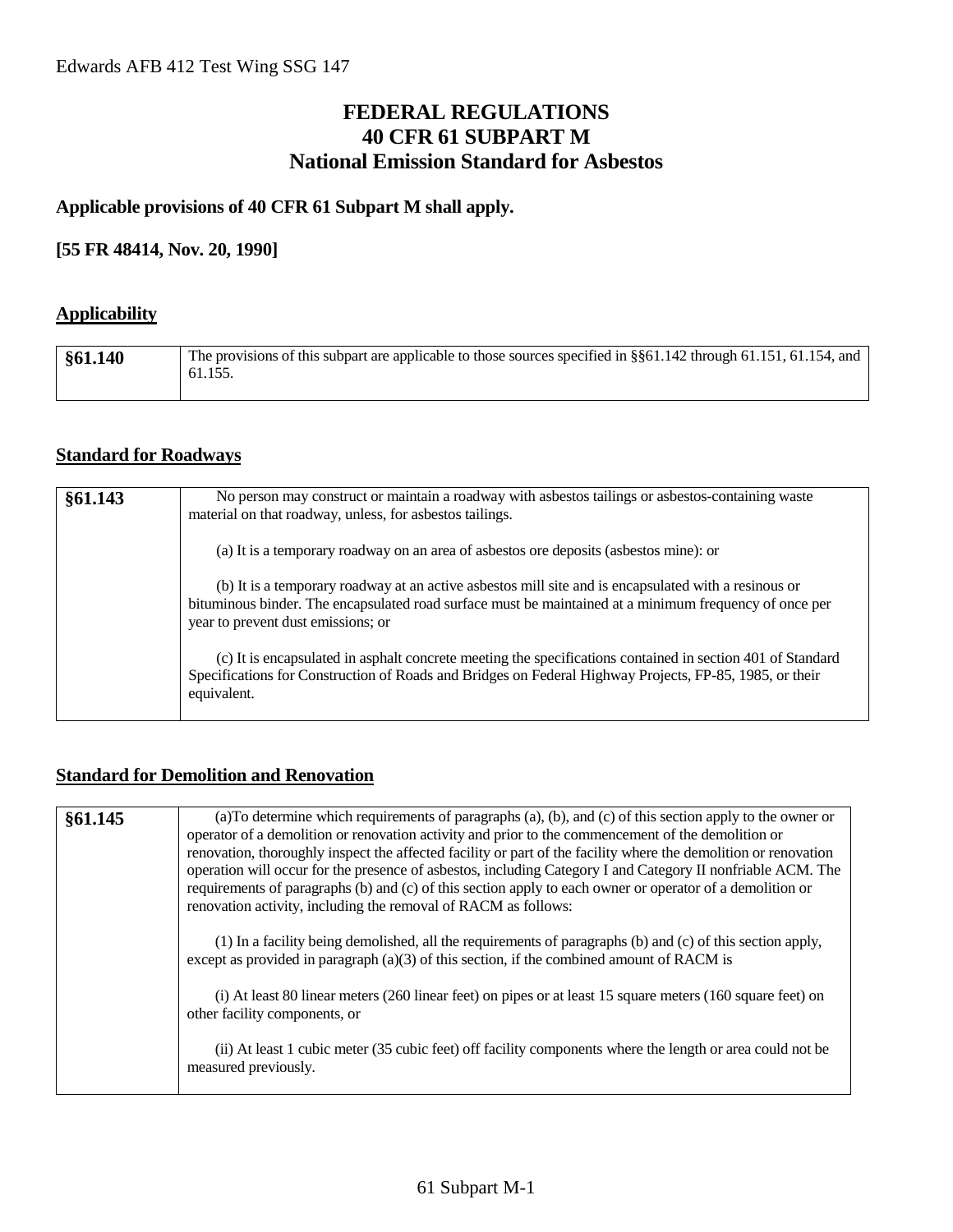| §61.145 | (2) In a facility being demolished, only the notification requirements of paragraphs $(b)(1)$ , $(2)$ , $(3)(i)$ and<br>(iv), and $(4)(i)$ through (vii) and $(4)(ix)$ and (xvi) of this section apply, if the combined amount of RACM is                                                                                                                                                                                                                                    |
|---------|------------------------------------------------------------------------------------------------------------------------------------------------------------------------------------------------------------------------------------------------------------------------------------------------------------------------------------------------------------------------------------------------------------------------------------------------------------------------------|
|         | (i) Less than 80 linear meters (260 linear feet) on pipes and less than 15 square meters (160 square feet)<br>on other facility components, and                                                                                                                                                                                                                                                                                                                              |
|         | (ii) Less than one cubic meter (35 cubic feet) off facility components where the length or area could not<br>be measured previously or there is no asbestos.                                                                                                                                                                                                                                                                                                                 |
|         | (3) If the facility is being demolished under an order of a State or local government agency, issued<br>because the facility is structurally unsound and in danger of imminent collapse, only the requirements of<br>paragraphs (b)(1), (b)(2), (b)(3)(iii), (b)(4) (except (b)(4)(viii)), (b)(5), and (c)(4) through (c)(9) of this<br>section apply.                                                                                                                       |
|         | (4) In a facility being renovated, including any individual nonscheduled renovation operation, all the<br>requirements of paragraphs (b) and (c) of this section apply if the combined amount of RACM to be<br>stripped, removed, dislodged, cut, drilled, or similarly disturbed is                                                                                                                                                                                         |
|         | (i) At least 80 linear meters (260 linear feet) on pipes or at least 15 square meters (160 square feet) on<br>other facility components, or                                                                                                                                                                                                                                                                                                                                  |
|         | (ii) At least 1 cubic meter (35 cubic feet) off facility components where the length or area could not be<br>measured previously.                                                                                                                                                                                                                                                                                                                                            |
|         | (iii) To determine whether paragraph $(a)(4)$ of this section applies to planned renovation operations<br>involving individual nonscheduled operations, predict the combined additive amount of RACM to be<br>removed or stripped during a calendar year of January 1 through December 31.                                                                                                                                                                                   |
|         | (iv) To determine whether paragraph (a)(4) of this section applies to emergency renovation operations,<br>estimate the combined amount of RACM to be removed or stripped as a result of the sudden, unexpected<br>event that necessitated the renovation.                                                                                                                                                                                                                    |
|         | (5) Owners or operators of demolition and renovation operations are exempt from the requirements of<br>§§61.05(a), 61.07, and 61.09.                                                                                                                                                                                                                                                                                                                                         |
|         | <b>Notification Requirements</b>                                                                                                                                                                                                                                                                                                                                                                                                                                             |
|         | (b) Each owner or operator of a demolition or renovation activity to which this section applies shall:                                                                                                                                                                                                                                                                                                                                                                       |
|         | (1) Provide the Administrator with written notice of intention to demolish or renovate. Delivery of the<br>notice by U.S. Postal Service, commercial delivery service, or hand delivery is acceptable.                                                                                                                                                                                                                                                                       |
|         | (2) Update notice, as necessary, including when the amount of asbestos affected changes by at least 20<br>percent.                                                                                                                                                                                                                                                                                                                                                           |
|         | (3) Postmark or deliver the notice as follows:                                                                                                                                                                                                                                                                                                                                                                                                                               |
|         | (i) At least 10 working days before asbestos stripping or removal work or any other activity begins<br>(such as site preparation that would break up, dislodge or similarly disturb asbestos material), if the operation<br>is described in paragraphs (a) (1) and (4) (except (a)(4)(iii) and (a)(4)(iv)) of this section. If the operation is<br>as described in paragraph $(a)(2)$ of this section, notification is required 10 working days before demolition<br>begins. |
|         | (ii) At least 10 working days before the end of the calendar year preceding the year for which notice is<br>being given for renovations described in paragraph $(a)(4)(iii)$ of this section.                                                                                                                                                                                                                                                                                |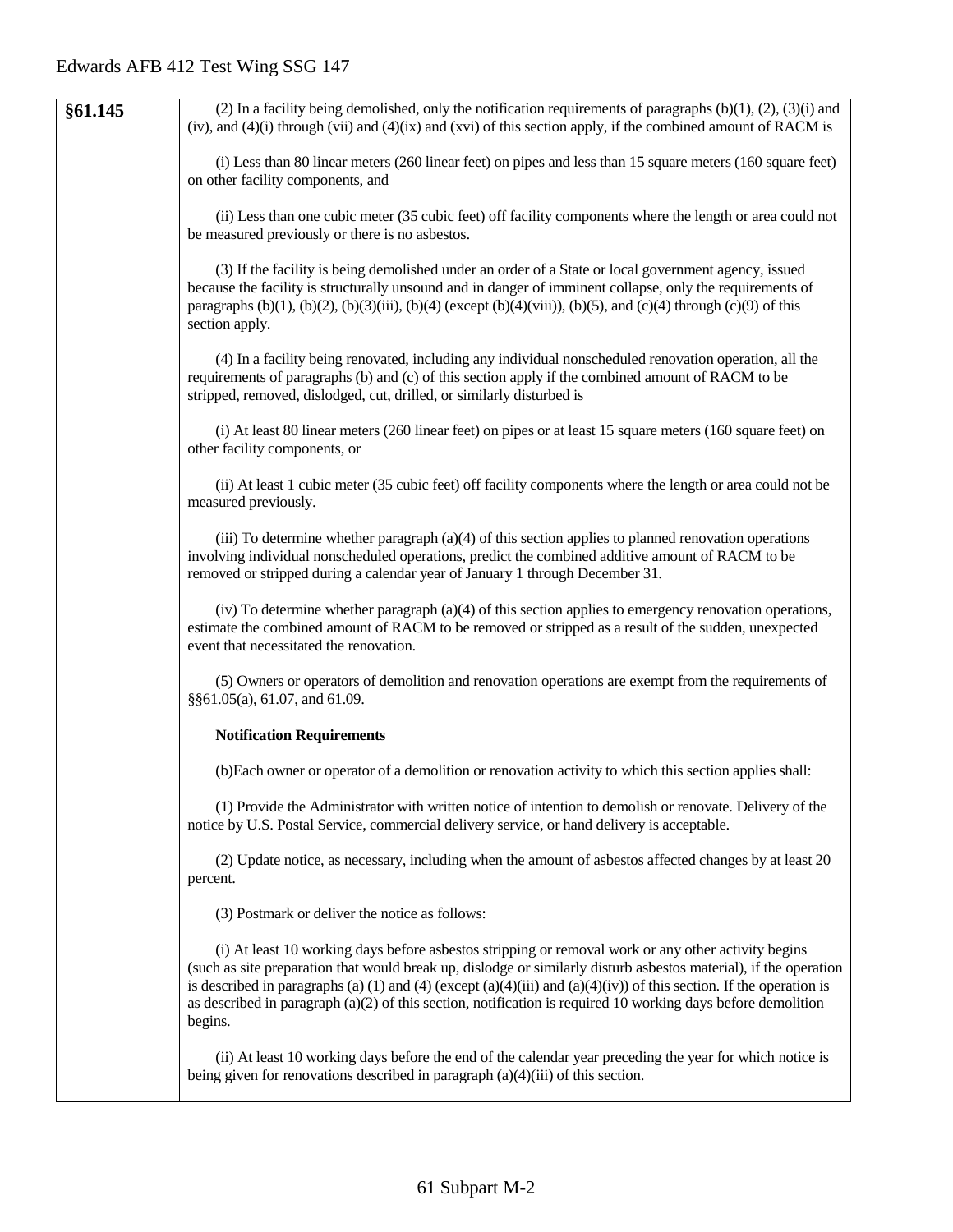| §61.145 | (iii) As early as possible before, but not later than, the following working day if the operation is a<br>demolition ordered according to paragraph $(a)(3)$ of this section or, if the operation is a renovation described in<br>paragraph $(a)(4)(iv)$ of this section.                                                                                                                                                                                                   |
|---------|-----------------------------------------------------------------------------------------------------------------------------------------------------------------------------------------------------------------------------------------------------------------------------------------------------------------------------------------------------------------------------------------------------------------------------------------------------------------------------|
|         | (iv) For asbestos stripping or removal work in a demolition or renovation operation, described in<br>paragraphs (a) (1) and (4) (except (a)(4)(iii) and (a)(4)(iv)) of this section, and for a demolition described in<br>paragraph (a)(2) of this section, that will begin on a date other than the one contained in the original notice,<br>notice of the new start date must be provided to the Administrator as follows:                                                |
|         | (A) When the asbestos stripping or removal operation or demolition operation covered by this paragraph<br>will begin after the date contained in the notice,                                                                                                                                                                                                                                                                                                                |
|         | (1) Notify the Administrator of the new start date by telephone as soon as possible before the original start<br>date, and                                                                                                                                                                                                                                                                                                                                                  |
|         | (2) Provide the Administrator with a written notice of the new start date as soon as possible before, and no<br>later than, the original start date. Delivery of the updated notice by the U.S. Postal Service, commercial delivery<br>service, or hand delivery is acceptable.                                                                                                                                                                                             |
|         | (B) When the asbestos stripping or removal operation or demolition operation covered by this paragraph<br>will begin on a date earlier than the original start date,                                                                                                                                                                                                                                                                                                        |
|         | (1) Provide the Administrator with a written notice of the new start date at least 10 working days before<br>asbestos stripping or removal work begins.                                                                                                                                                                                                                                                                                                                     |
|         | (2) For demolitions covered by paragraph (a)(2) of this section, provide the Administrator written notice of<br>a new start date at least 10 working days before commencement of demolition. Delivery of updated notice by<br>U.S. Postal Service, commercial delivery service, or hand delivery is acceptable.                                                                                                                                                             |
|         | (C) In no event shall an operation covered by this paragraph begin on a date other than the date contained<br>in the written notice of the new start date.                                                                                                                                                                                                                                                                                                                  |
|         | (4) Include the following in the notice:                                                                                                                                                                                                                                                                                                                                                                                                                                    |
|         | (i) An indication of whether the notice is the original or a revised notification.                                                                                                                                                                                                                                                                                                                                                                                          |
|         | (ii) Name, address, and telephone number of both the facility owner and operator and the asbestos removal<br>contractor owner or operator.                                                                                                                                                                                                                                                                                                                                  |
|         | (iii) Type of operation: demolition or renovation.                                                                                                                                                                                                                                                                                                                                                                                                                          |
|         | (iv) Description of the facility or affected part of the facility including the size (square meters [square feet]<br>and number of floors), age, and present and prior use of the facility.                                                                                                                                                                                                                                                                                 |
|         | (v) Procedure, including analytical methods, employed to detect the presence of RACM and Category I<br>and Category II nonfriable ACM.                                                                                                                                                                                                                                                                                                                                      |
|         | (vi) Estimate of the approximate amount of RACM to be removed from the facility in terms of length of<br>pipe in linear meters (linear feet), surface area in square meters (square feet) on other facility components, or<br>volume in cubic meters (cubic feet) if off the facility components. Also, estimate the approximate amount of<br>Category I and Category II nonfriable ACM in the affected part of the facility that will not be removed before<br>demolition. |
|         | (vii) Location and street address (including building number or name and floor or room number, if<br>appropriate), city, county, and state, of the facility being demolished or renovated.                                                                                                                                                                                                                                                                                  |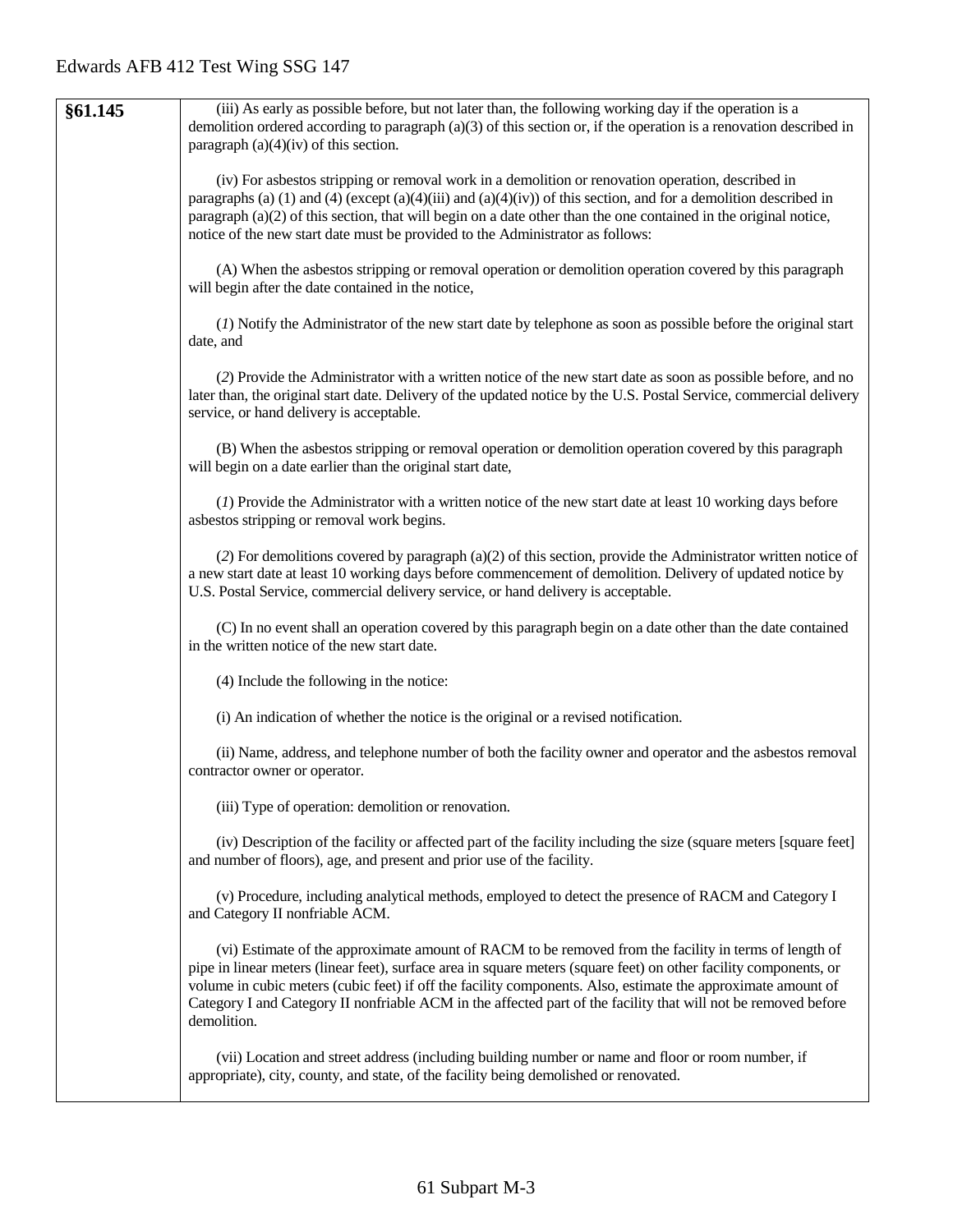| §61.145(b) | (viii) Scheduled starting and completion dates of asbestos removal work (or any other activity, such as site<br>preparation that would break up, dislodge, or similarly disturb asbestos material) in a demolition or renovation;<br>planned renovation operations involving individual nonscheduled operations shall only include the beginning<br>and ending dates of the report period as described in paragraph $(a)(4)(iii)$ of this section. |
|------------|----------------------------------------------------------------------------------------------------------------------------------------------------------------------------------------------------------------------------------------------------------------------------------------------------------------------------------------------------------------------------------------------------------------------------------------------------|
|            | (ix) Scheduled starting and completion dates of demolition or renovation.                                                                                                                                                                                                                                                                                                                                                                          |
|            | (x) Description of planned demolition or renovation work to be performed and method(s) to be employed,<br>including demolition or renovation techniques to be used and description of affected facility components.                                                                                                                                                                                                                                |
|            | (xi) Description of work practices and engineering controls to be used to comply with the requirements of<br>this subpart, including asbestos removal and waste-handling emission control procedures.                                                                                                                                                                                                                                              |
|            | (xii) Name and location of the waste disposal site where the asbestos-containing waste material will be<br>deposited.                                                                                                                                                                                                                                                                                                                              |
|            | $(xiii)$ A certification that at least one person trained as required by paragraph $(c)(8)$ of this section will<br>supervise the stripping and removal described by this notification. This requirement shall become effective 1<br>year after promulgation of this regulation.                                                                                                                                                                   |
|            | $(xiv)$ For facilities described in paragraph $(a)(3)$ of this section, the name, title, and authority of the State or<br>local government representative who has ordered the demolition, the date that the order was issued, and the date<br>on which the demolition was ordered to begin. A copy of the order shall be attached to the notification.                                                                                             |
|            | $(xv)$ For emergency renovations described in paragraph $(a)(4)(iv)$ of this section, the date and hour that the<br>emergency occurred, a description of the sudden, unexpected event, and an explanation of how the event<br>caused an unsafe condition, or would cause equipment damage or an unreasonable financial burden.                                                                                                                     |
|            | (xvi) Description of procedures to be followed in the event that unexpected RACM is found or Category II<br>nonfriable ACM becomes crumbled, pulverized, or reduced to powder.                                                                                                                                                                                                                                                                     |
|            | (xvii) Name, address, and telephone number of the waste transporter.                                                                                                                                                                                                                                                                                                                                                                               |
|            | (5) The information required in paragraph (b)(4) of this section must be reported using a form similar to<br>that shown in Figure 3.                                                                                                                                                                                                                                                                                                               |
|            | Procedures for Asbestos Emission Control.                                                                                                                                                                                                                                                                                                                                                                                                          |
|            | (c)Each owner or operator of a demolition or renovation activity to whom this paragraph applies,<br>according to paragraph (a) of this section, shall comply with the following procedures:                                                                                                                                                                                                                                                        |
|            | (1) Remove all RACM from a facility being demolished or renovated before any activity begins that would<br>break up, dislodge, or similarly disturb the material or preclude access to the material for subsequent removal.<br>RACM need not be removed before demolition if:                                                                                                                                                                      |
|            | (i) It is Category I nonfriable ACM that is not in poor condition and is not friable.                                                                                                                                                                                                                                                                                                                                                              |
|            | (ii) It is on a facility component that is encased in concrete or other similarly hard material and is<br>adequately wet whenever exposed during demolition; or                                                                                                                                                                                                                                                                                    |
|            | (iii) It was not accessible for testing and was, therefore, not discovered until after demolition began and, as<br>a result of the demolition, the material cannot be safely removed. If not removed for safety reasons, the exposed<br>RACM and any asbestos-contaminated debris must be treated as asbestos-containing waste material and<br>adequately wet at all times until disposed of.                                                      |
|            |                                                                                                                                                                                                                                                                                                                                                                                                                                                    |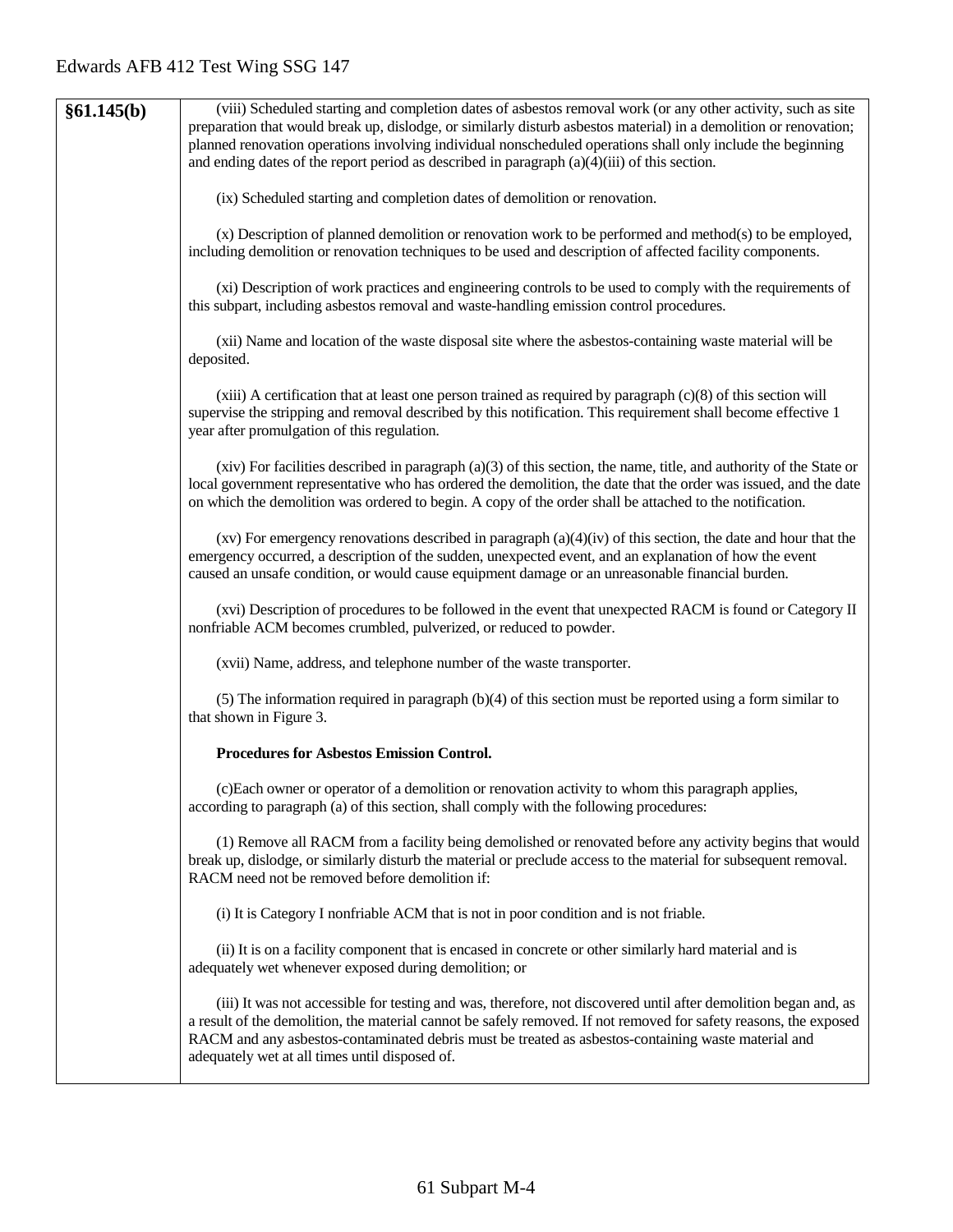| §61.145 | (iv) They are Category II nonfriable ACM and the probability is low that the materials will become                                                                                                                                                                                                                                                                                                                                     |
|---------|----------------------------------------------------------------------------------------------------------------------------------------------------------------------------------------------------------------------------------------------------------------------------------------------------------------------------------------------------------------------------------------------------------------------------------------|
|         | crumbled, pulverized, or reduced to powder during demolition.                                                                                                                                                                                                                                                                                                                                                                          |
|         | (2) When a facility component that contains, is covered with, or is coated with RACM is being taken out of<br>the facility as a unit or in sections:                                                                                                                                                                                                                                                                                   |
|         | (i) Adequately wet all RACM exposed during cutting or disjoining operations; and                                                                                                                                                                                                                                                                                                                                                       |
|         | (ii) Carefully lower each unit or section to the floor and to ground level, not dropping, throwing, sliding, or<br>otherwise damaging or disturbing the RACM.                                                                                                                                                                                                                                                                          |
|         | (3) When RACM is stripped from a facility component while it remains in place in the facility, adequately<br>wet the RACM during the stripping operation.                                                                                                                                                                                                                                                                              |
|         | (i) In renovation operations, wetting is not required if:                                                                                                                                                                                                                                                                                                                                                                              |
|         | (A) The owner or operator has obtained prior written approval from the Administrator based on a written<br>application that wetting to comply with this paragraph would unavoidably damage equipment or present a<br>safety hazard; and                                                                                                                                                                                                |
|         | (B) The owner or operator uses of the following emission control methods:                                                                                                                                                                                                                                                                                                                                                              |
|         | (1) A local exhaust ventilation and collection system designed and operated to capture the particulate<br>asbestos material produced by the stripping and removal of the asbestos materials. The system must exhibit no<br>visible emissions to the outside air or be designed and operated in accordance with the requirements in §61.152.                                                                                            |
|         | (2) A glove-bag system designed and operated to contain the particulate asbestos material produced by the<br>stripping of the asbestos materials.                                                                                                                                                                                                                                                                                      |
|         | (3) Leak-tight wrapping to contain all RACM prior to dismantlement.                                                                                                                                                                                                                                                                                                                                                                    |
|         | (ii) In renovation operations where wetting would result in equipment damage or a safety hazard, and the<br>methods allowed in paragraph $(c)(3)(i)$ of this section cannot be used, another method may be used after<br>obtaining written approval from the Administrator based upon a determination that it is equivalent to wetting in<br>controlling emissions or to the methods allowed in paragraph $(c)(3)(i)$ of this section. |
|         | (iii) A copy of the Administrator's written approval shall be kept at the worksite and made available for<br>inspection.                                                                                                                                                                                                                                                                                                               |
|         | (4) After a facility component covered with, coated with, or containing RACM has been taken out of the<br>facility as a unit or in sections pursuant to paragraph $(c)(2)$ of this section, it shall be stripped or contained in<br>leak-tight wrapping, except as described in paragraph $(c)(5)$ of this section. If stripped, either:                                                                                               |
|         | (i) Adequately wet the RACM during stripping; or                                                                                                                                                                                                                                                                                                                                                                                       |
|         | (ii) Use a local exhaust ventilation and collection system designed and operated to capture the particulate<br>asbestos material produced by the stripping. The system must exhibit no visible emissions to the outside air or<br>be designed and operated in accordance with the requirements in §61.152.                                                                                                                             |
|         | (5) For large facility components such as reactor vessels, large tanks, and steam generators, but not beams<br>(which must be handled in accordance with paragraphs $(c)(2)$ , $(3)$ , and $(4)$ of this section), the RACM is not<br>required to be stripped if the following requirements are met:                                                                                                                                   |
|         | (i) The component is removed, transported, stored, disposed of, or reused without disturbing or damaging<br>the RACM.                                                                                                                                                                                                                                                                                                                  |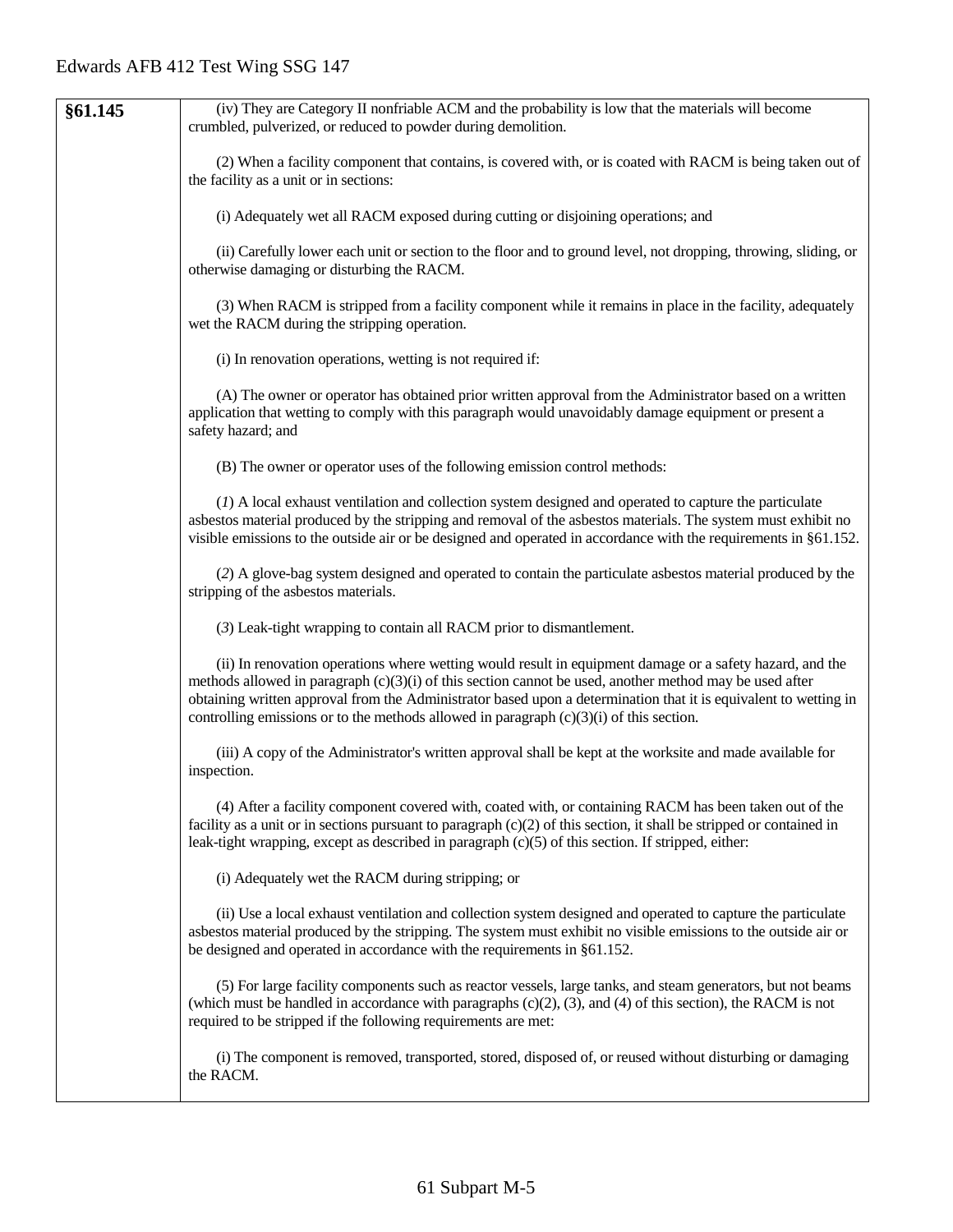| §61.145 | (ii) The component is encased in a leak-tight wrapping.                                                                                                                                                                                                                                                                                                                                                                                                                                                                                                                                                                                                                                                                                                                                                                                                                                                                                                                                                                                                                                                                                     |
|---------|---------------------------------------------------------------------------------------------------------------------------------------------------------------------------------------------------------------------------------------------------------------------------------------------------------------------------------------------------------------------------------------------------------------------------------------------------------------------------------------------------------------------------------------------------------------------------------------------------------------------------------------------------------------------------------------------------------------------------------------------------------------------------------------------------------------------------------------------------------------------------------------------------------------------------------------------------------------------------------------------------------------------------------------------------------------------------------------------------------------------------------------------|
|         | (iii) The leak-tight wrapping is labeled according to $\S61.149(d)(1)(i)$ , (ii), and (iii) during all loading and<br>unloading operations and during storage.                                                                                                                                                                                                                                                                                                                                                                                                                                                                                                                                                                                                                                                                                                                                                                                                                                                                                                                                                                              |
|         | (6) For all RACM, including material that has been removed or stripped:                                                                                                                                                                                                                                                                                                                                                                                                                                                                                                                                                                                                                                                                                                                                                                                                                                                                                                                                                                                                                                                                     |
|         | (i) Adequately wet the material and ensure that it remains wet until collected and contained or treated in<br>preparation for disposal in accordance with §61.150; and                                                                                                                                                                                                                                                                                                                                                                                                                                                                                                                                                                                                                                                                                                                                                                                                                                                                                                                                                                      |
|         | (ii) Carefully lower the material to the ground and floor, not dropping, throwing, sliding, or otherwise<br>damaging or disturbing the material.                                                                                                                                                                                                                                                                                                                                                                                                                                                                                                                                                                                                                                                                                                                                                                                                                                                                                                                                                                                            |
|         | (iii) Transport the material to the ground via leak-tight chutes or containers if it has been removed or<br>stripped more than 50 feet above ground level and was not removed as units or in sections.                                                                                                                                                                                                                                                                                                                                                                                                                                                                                                                                                                                                                                                                                                                                                                                                                                                                                                                                      |
|         | (iv) RACM contained in leak-tight wrapping that has been removed in accordance with paragraphs $(c)(4)$<br>and $(c)(3)(i)(B)(3)$ of this section need not be wetted.                                                                                                                                                                                                                                                                                                                                                                                                                                                                                                                                                                                                                                                                                                                                                                                                                                                                                                                                                                        |
|         | (7) When the temperature at the point of wetting is below $0^{\circ}C(32^{\circ}F)$ :                                                                                                                                                                                                                                                                                                                                                                                                                                                                                                                                                                                                                                                                                                                                                                                                                                                                                                                                                                                                                                                       |
|         | (i) The owner or operator need not comply with paragraph $(c)(2)(i)$ and the wetting provisions of<br>paragraph $(c)(3)$ of this section.                                                                                                                                                                                                                                                                                                                                                                                                                                                                                                                                                                                                                                                                                                                                                                                                                                                                                                                                                                                                   |
|         | (ii) The owner or operator shall remove facility components containing, coated with, or covered with<br>RACM as units or in sections to the maximum extent possible.                                                                                                                                                                                                                                                                                                                                                                                                                                                                                                                                                                                                                                                                                                                                                                                                                                                                                                                                                                        |
|         | (iii) During periods when wetting operations are suspended due to freezing temperatures, the owner or<br>operator must record the temperature in the area containing the facility components at the beginning, middle,<br>and end of each workday and keep daily temperature records available for inspection by the Administrator<br>during normal business hours at the demolition or renovation site. The owner or operator shall retain the<br>temperature records for at least 2 years.                                                                                                                                                                                                                                                                                                                                                                                                                                                                                                                                                                                                                                                |
|         | (8) Effective 1 year after promulgation of this regulation, no RACM shall be stripped, removed, or<br>otherwise handled or disturbed at a facility regulated by this section unless at least one on-site representative,<br>such as a foreman or management-level person or other authorized representative, trained in the provisions of<br>this regulation and the means of complying with them, is present. Every 2 years, the trained on-site individual<br>shall receive refresher training in the provisions of this regulation. The required training shall include as a<br>minimum: applicability; notifications; material identification; control procedures for removals including, at<br>least, wetting, local exhaust ventilation, negative pressure enclosures, glove-bag procedures, and High<br>Efficiency Particulate Air (HEPA) filters; waste disposal work practices; reporting and recordkeeping; and<br>asbestos hazards and worker protection. Evidence that the required training has been completed shall be posted<br>and made available for inspection by the Administrator at the demolition or renovation site. |
|         | $(9)$ For facilities described in paragraph (a)(3) of this section, adequately wet the portion of the facility that<br>contains RACM during the wrecking operation.                                                                                                                                                                                                                                                                                                                                                                                                                                                                                                                                                                                                                                                                                                                                                                                                                                                                                                                                                                         |
|         | (10) If a facility is demolished by intentional burning, all RACM including Category I and Category II<br>nonfriable ACM must be removed in accordance with the NESHAP before burning.                                                                                                                                                                                                                                                                                                                                                                                                                                                                                                                                                                                                                                                                                                                                                                                                                                                                                                                                                      |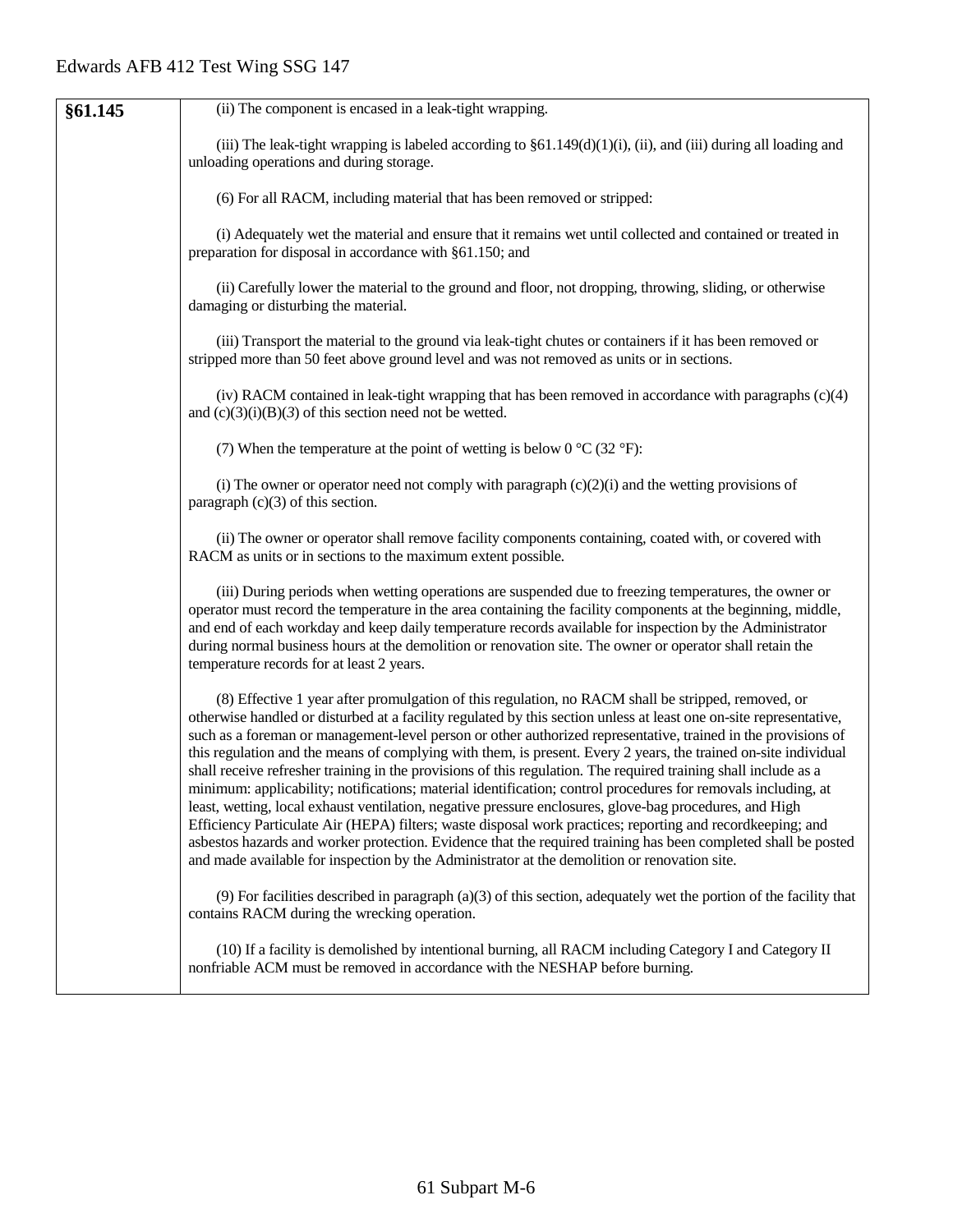#### **Standard for Waste Disposal for Manufacturing, Fabricating, Demolition, Renovation, and Spraying Operations**

| (a) Discharge no visible emissions to the outside air during the collection, processing (including<br>section.<br>(1) Adequately wet asbestos-containing waste material as follows:<br>(i) Mix control device asbestos waste to form a slurry; adequately wet other asbestos-containing waste<br>material; and<br>(ii) Discharge no visible emissions to the outside air from collection, mixing, wetting, and handling<br>before they escape to, or are vented to, the outside air; and<br>(iii) After wetting, seal all asbestos-containing waste material in leak-tight containers while wet; or, for<br>materials that will not fit into containers without additional breaking, put materials into leak-tight wrapping;<br>and<br>(iv) Label the containers or wrapped materials specified in paragraph $(a)(1)(iii)$ of this section using<br>warning labels specified by Occupational Safety and Health Standards of the Department of Labor,<br>The labels shall be printed in letters of sufficient size and contrast so as to be readily visible and legible.<br>(v) For asbestos-containing waste material to be transported off the facility site, label containers or<br>wrapped materials with the name of the waste generator and the location at which the waste was generated.<br>(2) Process asbestos-containing waste material into nonfriable forms as follows:<br>(i) Form all asbestos-containing waste material into nonfriable pellets or other shapes;<br>before they escape to, or are vented to, the outside air.<br>(3) For facilities demolished where the RACM is not removed prior to demolition according to<br>§§61.145(c)(1) (i), (ii), (iii), and (iv) or for facilities demolished according to §61.145(c)(9), adequately wet<br>transport to a disposal site. Asbestos-containing waste materials covered by this paragraph do not have to be<br>sealed in leak-tight containers or wrapping but may be transported and disposed of in bulk. | §61.150 | Each owner or operator of any source covered under the provisions of §§61.144, 61.145, 61.146, and<br>61.147 shall comply with the following provisions:                                                                               |
|-----------------------------------------------------------------------------------------------------------------------------------------------------------------------------------------------------------------------------------------------------------------------------------------------------------------------------------------------------------------------------------------------------------------------------------------------------------------------------------------------------------------------------------------------------------------------------------------------------------------------------------------------------------------------------------------------------------------------------------------------------------------------------------------------------------------------------------------------------------------------------------------------------------------------------------------------------------------------------------------------------------------------------------------------------------------------------------------------------------------------------------------------------------------------------------------------------------------------------------------------------------------------------------------------------------------------------------------------------------------------------------------------------------------------------------------------------------------------------------------------------------------------------------------------------------------------------------------------------------------------------------------------------------------------------------------------------------------------------------------------------------------------------------------------------------------------------------------------------------------------------------------------------------------------------------------------------------------------------------|---------|----------------------------------------------------------------------------------------------------------------------------------------------------------------------------------------------------------------------------------------|
|                                                                                                                                                                                                                                                                                                                                                                                                                                                                                                                                                                                                                                                                                                                                                                                                                                                                                                                                                                                                                                                                                                                                                                                                                                                                                                                                                                                                                                                                                                                                                                                                                                                                                                                                                                                                                                                                                                                                                                                   |         | incineration), packaging, or transporting of any asbestos-containing waste material generated by the source, or<br>use one of the emission control and waste treatment methods specified in paragraphs $(a)$ (1) through $(4)$ of this |
|                                                                                                                                                                                                                                                                                                                                                                                                                                                                                                                                                                                                                                                                                                                                                                                                                                                                                                                                                                                                                                                                                                                                                                                                                                                                                                                                                                                                                                                                                                                                                                                                                                                                                                                                                                                                                                                                                                                                                                                   |         |                                                                                                                                                                                                                                        |
|                                                                                                                                                                                                                                                                                                                                                                                                                                                                                                                                                                                                                                                                                                                                                                                                                                                                                                                                                                                                                                                                                                                                                                                                                                                                                                                                                                                                                                                                                                                                                                                                                                                                                                                                                                                                                                                                                                                                                                                   |         |                                                                                                                                                                                                                                        |
|                                                                                                                                                                                                                                                                                                                                                                                                                                                                                                                                                                                                                                                                                                                                                                                                                                                                                                                                                                                                                                                                                                                                                                                                                                                                                                                                                                                                                                                                                                                                                                                                                                                                                                                                                                                                                                                                                                                                                                                   |         | operations, or use the methods specified by §61.152 to clean emissions containing particulate asbestos material                                                                                                                        |
|                                                                                                                                                                                                                                                                                                                                                                                                                                                                                                                                                                                                                                                                                                                                                                                                                                                                                                                                                                                                                                                                                                                                                                                                                                                                                                                                                                                                                                                                                                                                                                                                                                                                                                                                                                                                                                                                                                                                                                                   |         |                                                                                                                                                                                                                                        |
|                                                                                                                                                                                                                                                                                                                                                                                                                                                                                                                                                                                                                                                                                                                                                                                                                                                                                                                                                                                                                                                                                                                                                                                                                                                                                                                                                                                                                                                                                                                                                                                                                                                                                                                                                                                                                                                                                                                                                                                   |         | Occupational Safety and Health Administration (OSHA) under 29 CFR 1910.1001(j)(4) or 1926.1101(k)(8).                                                                                                                                  |
|                                                                                                                                                                                                                                                                                                                                                                                                                                                                                                                                                                                                                                                                                                                                                                                                                                                                                                                                                                                                                                                                                                                                                                                                                                                                                                                                                                                                                                                                                                                                                                                                                                                                                                                                                                                                                                                                                                                                                                                   |         |                                                                                                                                                                                                                                        |
|                                                                                                                                                                                                                                                                                                                                                                                                                                                                                                                                                                                                                                                                                                                                                                                                                                                                                                                                                                                                                                                                                                                                                                                                                                                                                                                                                                                                                                                                                                                                                                                                                                                                                                                                                                                                                                                                                                                                                                                   |         |                                                                                                                                                                                                                                        |
|                                                                                                                                                                                                                                                                                                                                                                                                                                                                                                                                                                                                                                                                                                                                                                                                                                                                                                                                                                                                                                                                                                                                                                                                                                                                                                                                                                                                                                                                                                                                                                                                                                                                                                                                                                                                                                                                                                                                                                                   |         |                                                                                                                                                                                                                                        |
|                                                                                                                                                                                                                                                                                                                                                                                                                                                                                                                                                                                                                                                                                                                                                                                                                                                                                                                                                                                                                                                                                                                                                                                                                                                                                                                                                                                                                                                                                                                                                                                                                                                                                                                                                                                                                                                                                                                                                                                   |         | (ii) Discharge no visible emissions to the outside air from collection and processing operations, including<br>incineration, or use the method specified by §61.152 to clean emissions containing particulate asbestos material        |
|                                                                                                                                                                                                                                                                                                                                                                                                                                                                                                                                                                                                                                                                                                                                                                                                                                                                                                                                                                                                                                                                                                                                                                                                                                                                                                                                                                                                                                                                                                                                                                                                                                                                                                                                                                                                                                                                                                                                                                                   |         | asbestos-containing waste material at all times after demolition and keep wet during handling and loading for                                                                                                                          |
| Administrator according to the procedure described in $\S61.149(c)(2)$ .                                                                                                                                                                                                                                                                                                                                                                                                                                                                                                                                                                                                                                                                                                                                                                                                                                                                                                                                                                                                                                                                                                                                                                                                                                                                                                                                                                                                                                                                                                                                                                                                                                                                                                                                                                                                                                                                                                          |         | (4) Use an alternative emission control and waste treatment method that has received prior approval by the                                                                                                                             |
| to Category I nonfriable ACM waste and Category II nonfriable ACM waste that did not become crumbled,<br>pulverized, or reduced to powder.                                                                                                                                                                                                                                                                                                                                                                                                                                                                                                                                                                                                                                                                                                                                                                                                                                                                                                                                                                                                                                                                                                                                                                                                                                                                                                                                                                                                                                                                                                                                                                                                                                                                                                                                                                                                                                        |         | (5) As applied to demolition and renovation, the requirements of paragraph (a) of this section do not apply                                                                                                                            |
| at:                                                                                                                                                                                                                                                                                                                                                                                                                                                                                                                                                                                                                                                                                                                                                                                                                                                                                                                                                                                                                                                                                                                                                                                                                                                                                                                                                                                                                                                                                                                                                                                                                                                                                                                                                                                                                                                                                                                                                                               |         | (b) All asbestos-containing waste material shall be deposited as soon as is practical by the waste generator                                                                                                                           |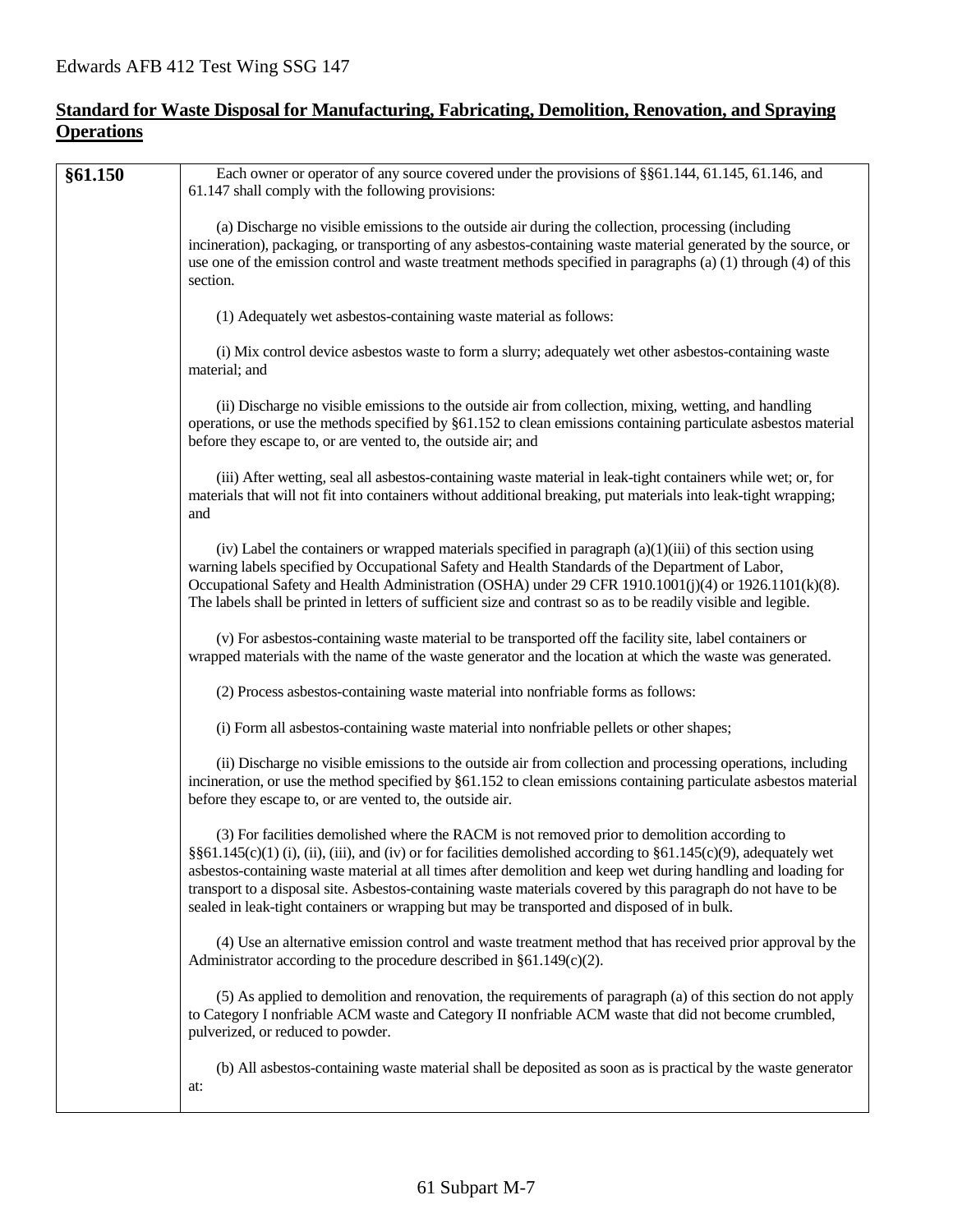| §61.150 | $(1)$ A waste disposal site operated in accordance with the provisions of §61.154, or                                                                                                                                                                                                                                                                                                                                                             |
|---------|---------------------------------------------------------------------------------------------------------------------------------------------------------------------------------------------------------------------------------------------------------------------------------------------------------------------------------------------------------------------------------------------------------------------------------------------------|
|         | (2) An EPA-approved site that converts RACM and asbestos-containing waste material into nonasbestos<br>(asbestos-free) material according to the provisions of $§61.155$ .                                                                                                                                                                                                                                                                        |
|         | (3) The requirements of paragraph (b) of this section do not apply to Category I nonfriable ACM that is not<br>RACM.                                                                                                                                                                                                                                                                                                                              |
|         | (c) Mark vehicles used to transport asbestos-containing waste material during the loading and unloading of<br>waste so that the signs are visible. The markings must conform to the requirements of $\S$ $61.149(d)(1)$ (i), (ii),<br>and (iii).                                                                                                                                                                                                  |
|         | (d) For all asbestos-containing waste material transported off the facility site:                                                                                                                                                                                                                                                                                                                                                                 |
|         | (1) Maintain waste shipment records, using a form similar to that shown in Figure 4, and include the<br>following information:                                                                                                                                                                                                                                                                                                                    |
|         | (i) The name, address, and telephone number of the waste generator.<br>(ii) The name and address of the local, State, or EPA Regional office responsible for administering the<br>asbestos NESHAP program.<br>(iii) The approximate quantity in cubic meters (cubic yards).<br>(iv) The name and telephone number of the disposal site operator.<br>(v) The name and physical site location of the disposal site.                                 |
|         | (vi) The date transported.<br>(vii) The name, address, and telephone number of the transporter(s).<br>(viii) A certification that the contents of this consignment are fully and accurately described by proper<br>shipping name and are classified, packed, marked, and labeled, and are in all respects in proper condition for<br>transport by highway according to applicable international and government regulations.                       |
|         | (2) Provide a copy of the waste shipment record, described in paragraph $(d)(1)$ of this section, to the<br>disposal site owners or operators at the same time as the asbestos-containing waste material is delivered to the<br>disposal site.                                                                                                                                                                                                    |
|         | (3) For waste shipments where a copy of the waste shipment record, signed by the owner or operator of the<br>designated disposal site, is not received by the waste generator within 35 days of the date the waste was<br>accepted by the initial transporter, contact the transporter and/or the owner or operator of the designated<br>disposal site to determine the status of the waste shipment.                                             |
|         | (4) Report in writing to the local, State, or EPA Regional office responsible for administering the asbestos<br>NESHAP program for the waste generator if a copy of the waste shipment record, signed by the owner or<br>operator of the designated waste disposal site, is not received by the waste generator within 45 days of the date<br>the waste was accepted by the initial transporter. Include in the report the following information: |
|         | (i) A copy of the waste shipment record for which a confirmation of delivery was not received, and                                                                                                                                                                                                                                                                                                                                                |
|         | (ii) A cover letter signed by the waste generator explaining the efforts taken to locate the asbestos waste<br>shipment and the results of those efforts.                                                                                                                                                                                                                                                                                         |
|         | (5) Retain a copy of all waste shipment records, including a copy of the waste shipment record signed by<br>the owner or operator of the designated waste disposal site, for at least 2 years.                                                                                                                                                                                                                                                    |
|         | (e) Furnish upon request, and make available for inspection by the Administrator, all records required<br>under this section.                                                                                                                                                                                                                                                                                                                     |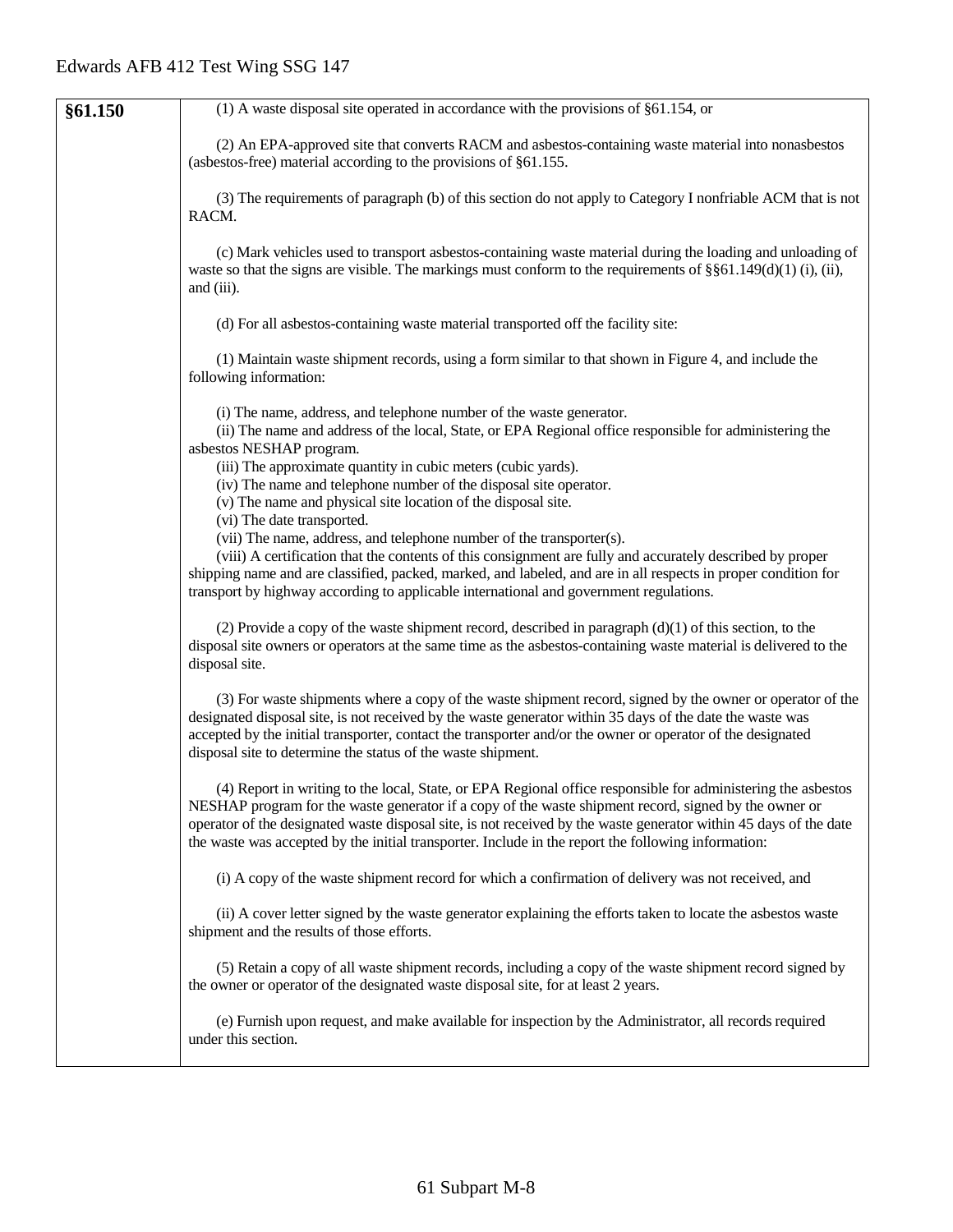# **Air Cleaning**

| §61.152 | (a) The owner or operator who uses air cleaning, as specified in $\S$ §61.142(a), 61.144(b)(2),                                                                                                                                                                                                 |
|---------|-------------------------------------------------------------------------------------------------------------------------------------------------------------------------------------------------------------------------------------------------------------------------------------------------|
|         | $61.145(c)(3)(i)(B)(I), 61.145(c)(4)(ii), 61.145(c)(11)(i), 61.146(b)(2), 61.147(b)(2), 61.149(b), 61.149(c)(1)(ii),$                                                                                                                                                                           |
|         | $61.150(a)(1)(ii)$ , $61.150(a)(2)(ii)$ , and $61.155(e)$ shall:                                                                                                                                                                                                                                |
|         | (1) Use fabric filter collection devices, except as noted in paragraph (b) of this section, doing all of the                                                                                                                                                                                    |
|         | following:                                                                                                                                                                                                                                                                                      |
|         |                                                                                                                                                                                                                                                                                                 |
|         | (i) Ensuring that the airflow permeability, as determined by ASTM Method D737-75, does not exceed 9<br>$m^3/\text{min/m}^2$ (30 ft <sup>3</sup> /min/ft <sup>2</sup> ) for woven fabrics or $11^3/\text{min/m}^2$ (35 ft <sup>3</sup> /min/ft <sup>2</sup> ) for felted fabrics, except that 12 |
|         | $m^3/\text{min/m}^2$ (40 ft <sup>3</sup> min/ft <sup>2</sup> ) for woven and 14 m <sup>3</sup> /min/m <sup>2</sup> (45 ft <sup>3</sup> min/ft <sup>2</sup> ) for felted fabrics is allowed for filtering                                                                                        |
|         | air from asbestos ore dryers; and                                                                                                                                                                                                                                                               |
|         | (ii) Ensuring that felted fabric weighs at least 475 grams per square meter (14 ounces per square yard) and                                                                                                                                                                                     |
|         | is at least 1.6 millimeters (one-sixteenth inch) thick throughout; and                                                                                                                                                                                                                          |
|         |                                                                                                                                                                                                                                                                                                 |
|         | (iii) Avoiding the use of synthetic fabrics that contain fill yarn other than that which is spun.                                                                                                                                                                                               |
|         | (2) Properly install, use, operate, and maintain all air-cleaning equipment authorized by this section.                                                                                                                                                                                         |
|         | Bypass devices may be used only during upset or emergency conditions and then only for so long as it takes to                                                                                                                                                                                   |
|         | shut down the operation generating the particulate asbestos material.                                                                                                                                                                                                                           |
|         | (3) For fabric filter collection devices installed after January 10, 1989, provide for easy inspection for                                                                                                                                                                                      |
|         | faulty bags.                                                                                                                                                                                                                                                                                    |
|         | (b) There are the following exceptions to paragraph $(a)(1)$ :                                                                                                                                                                                                                                  |
|         |                                                                                                                                                                                                                                                                                                 |
|         | (1) After January 10, 1989, if the use of fabric creates a fire or explosion hazard, or the Administrator                                                                                                                                                                                       |
|         | determines that a fabric filter is not feasible, the Administrator may authorize as a substitute the use of wet<br>collectors designed to operate with a unit contacting energy of at least 9.95 kilopascals (40 inches water gage                                                              |
|         | pressure).                                                                                                                                                                                                                                                                                      |
|         |                                                                                                                                                                                                                                                                                                 |
|         | (2) Use a HEPA filter that is certified to be at least 99.97 percent efficient for 0.3 micron particles.                                                                                                                                                                                        |
|         | (3) The Administrator may authorize the use of filtering equipment other than described in paragraphs                                                                                                                                                                                           |
|         | $(a)(1)$ and $(b)(1)$ and $(2)$ of this section if the owner or operator demonstrates to the Administrator's satisfaction                                                                                                                                                                       |
|         | that it is equivalent to the described equipment in filtering particulate asbestos material.                                                                                                                                                                                                    |
|         |                                                                                                                                                                                                                                                                                                 |

# **Reporting**

| §61.153 | (a) Any new source to which this subpart applies (with the exception of sources subject to $\S$ §61.143,            |
|---------|---------------------------------------------------------------------------------------------------------------------|
|         | 61.145, 61.146, and 61.148), which has an initial startup date preceding the effective date of this revision, shall |
|         | provide the following information to the Administrator postmarked or delivered within 90 days of the effective      |
|         | date. In the case of a new source that does not have an initial startup date preceding the effective date, the      |
|         | information shall be provided, postmarked or delivered, within 90 days of the initial startup date. Any owner or    |
|         | operator of an existing source shall provide the following information to the Administrator within 90 days of       |
|         | the effective date of this subpart unless the owner or operator of the existing source has previously provided this |
|         | information to the Administrator. Any changes in the information provided by any existing source shall be           |
|         | provided to the Administrator, postmarked or delivered, within 30 days after the change.                            |
|         |                                                                                                                     |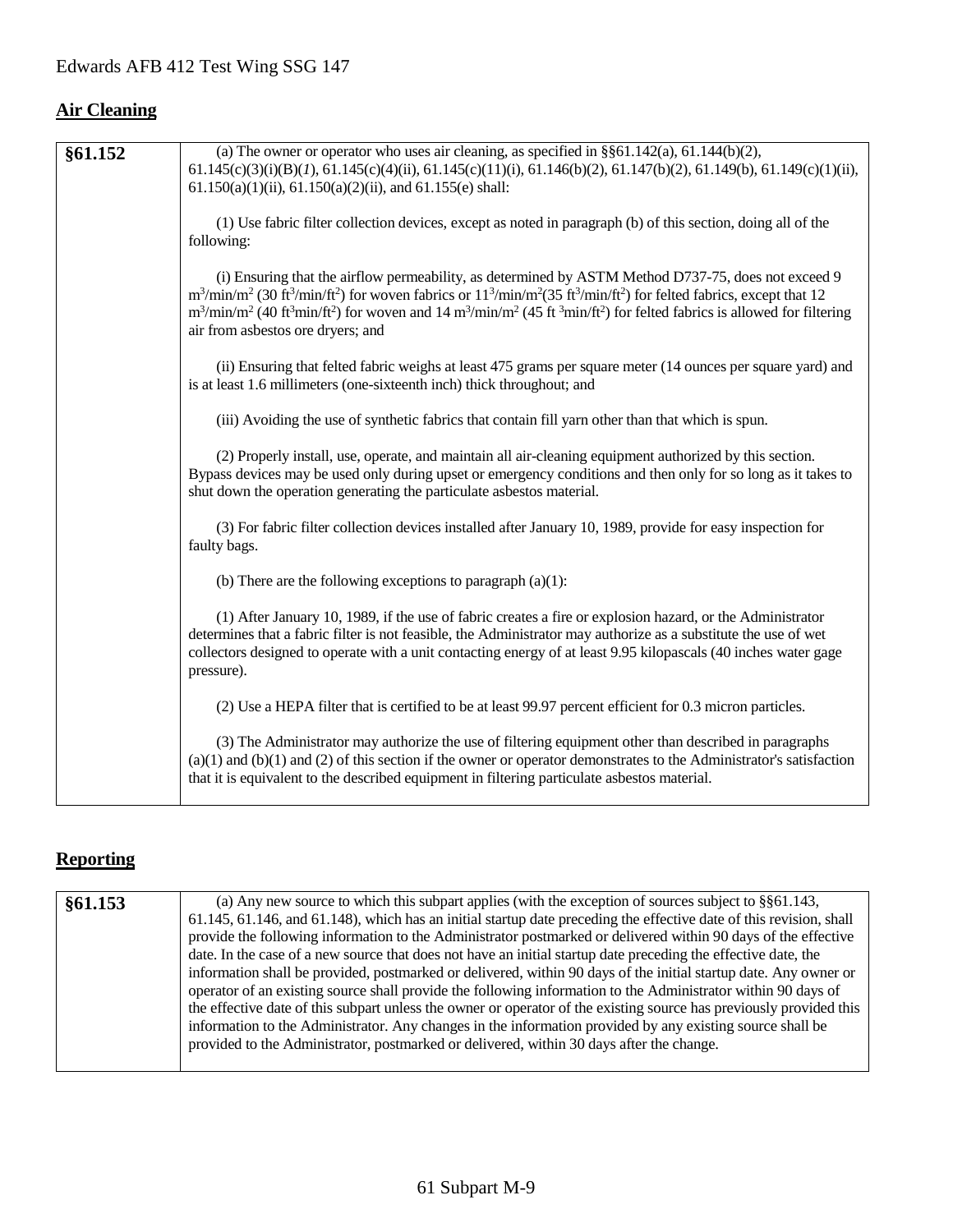| §61.153 | (1) A description of the emission control equipment used for each process; and                                                                                                                                                                                                                                                                                                                                                                                 |
|---------|----------------------------------------------------------------------------------------------------------------------------------------------------------------------------------------------------------------------------------------------------------------------------------------------------------------------------------------------------------------------------------------------------------------------------------------------------------------|
|         | (i) If the fabric device uses a woven fabric, the airflow permeability in $m^3/\text{min}/m^2$ and; if the fabric is<br>synthetic, whether the fill yarn is spun or not spun; and                                                                                                                                                                                                                                                                              |
|         | (ii) If the fabric filter device uses a felted fabric, the density in $g/m^2$ , the minimum thickness in inches, and<br>the airflow permeability in $m^3/\text{min}/m^2$ .                                                                                                                                                                                                                                                                                     |
|         | (2) If a fabric filter device is used to control emissions,                                                                                                                                                                                                                                                                                                                                                                                                    |
|         | (i) The airflow permeability in $m^3/\text{min}/m^2$ ( $ft^3/\text{min}/ft^2$ ) if the fabric filter device uses a woven fabric, and, if<br>the fabric is synthetic, whether the fill yarn is spun or not spun; and                                                                                                                                                                                                                                            |
|         | (ii) If the fabric filter device uses a felted fabric, the density in $g/m^2$ (oz/yd <sup>2</sup> ), the minimum thickness in<br>millimeters (inches), and the airflow permeability in $m^3 / min/m^2$ (ft <sup>3</sup> /min/ft <sup>2</sup> ).                                                                                                                                                                                                                |
|         | (3) If a HEPA filter is used to control emissions, the certified efficiency.                                                                                                                                                                                                                                                                                                                                                                                   |
|         | (4) For sources subject to $\S$ §61.149 and 61.150:                                                                                                                                                                                                                                                                                                                                                                                                            |
|         | (i) A brief description of each process that generates asbestos-containing waste material; and                                                                                                                                                                                                                                                                                                                                                                 |
|         | (ii) The average volume of asbestos-containing waste material disposed of, measured in $m^3$ /day (yd <sup>3</sup> /day);<br>and                                                                                                                                                                                                                                                                                                                               |
|         | (iii) The emission control methods used in all stages of waste disposal; and                                                                                                                                                                                                                                                                                                                                                                                   |
|         | (iv) The type of disposal site or incineration site used for ultimate disposal, the name of the site operator,<br>and the name and location of the disposal site.                                                                                                                                                                                                                                                                                              |
|         | $(5)$ For sources subject to §§61.151 and 61.154:                                                                                                                                                                                                                                                                                                                                                                                                              |
|         | (i) A brief description of the site; and                                                                                                                                                                                                                                                                                                                                                                                                                       |
|         | (ii) The method or methods used to comply with the standard, or alternative procedures to be used.                                                                                                                                                                                                                                                                                                                                                             |
|         | (b) The information required by paragraph (a) of this section must accompany the information required by<br>§61.10. Active waste disposal sites subject to §61.154 shall also comply with this provision. Roadways,<br>demolition and renovation, spraying, and insulating materials are exempted from the requirements of §61.10(a).<br>The information described in this section must be reported using the format of appendix A of this part as a<br>guide. |
|         |                                                                                                                                                                                                                                                                                                                                                                                                                                                                |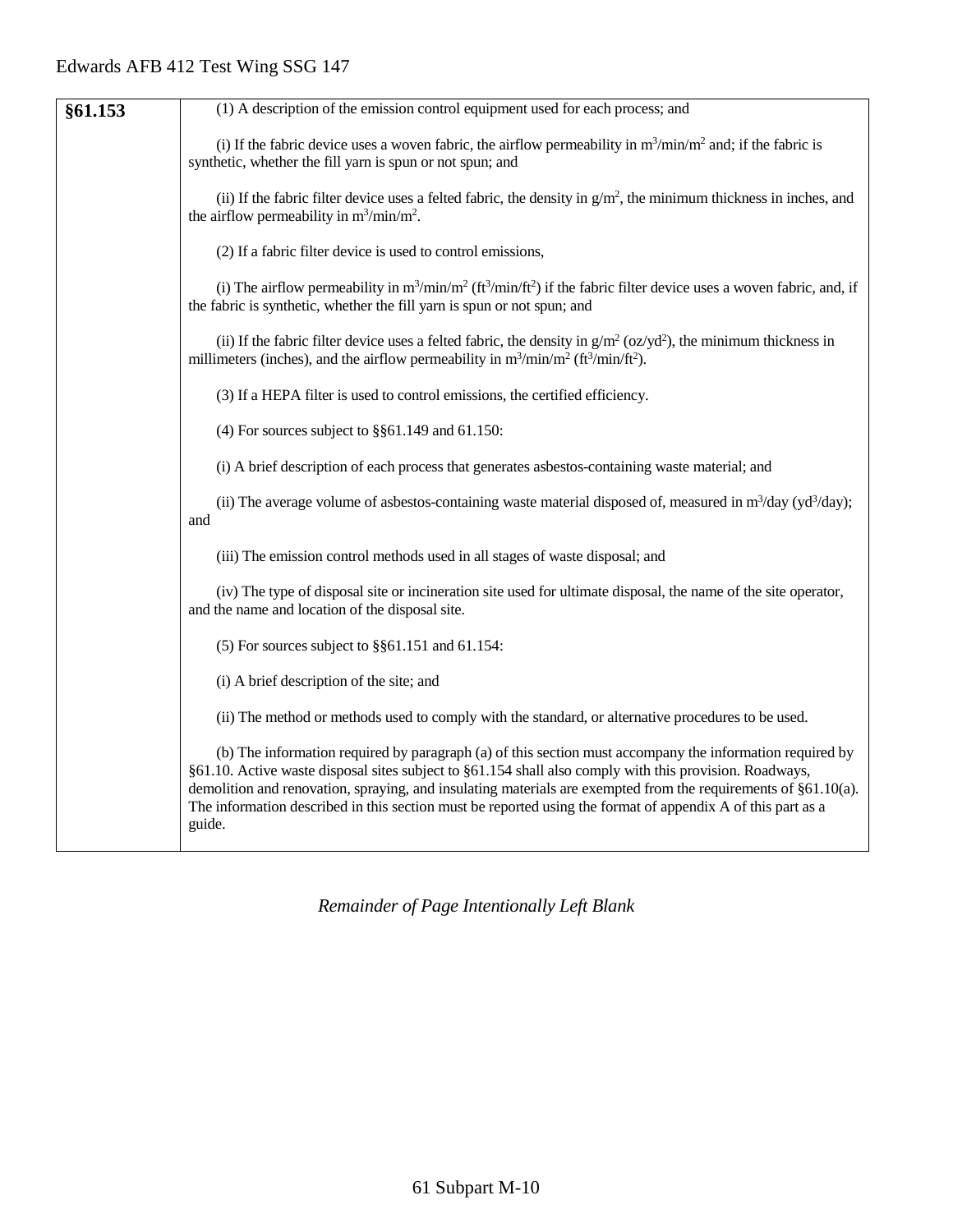# **FEDERAL REGULATIONS 40 CFR 63 SUBPART A General Provisions**

#### **Applicable provisions of 40 CFR 63 Subpart A shall apply.**

#### **[59 FR 12430, Mar. 16, 1994, as amended at 67 FR 16595, Apr. 5, 2002]**

#### **Applicability**

| §63.1 | (a) General. (1) Terms used throughout this part are defined in $\S63.2$ or in the Clean Air Act (Act) as<br>amended in 1990, except that individual subparts of this part may include specific definitions in addition to or<br>that supersede definitions in §63.2.                                                                                                                                                                                                                                                                                                                                                                                                                                                                                                                                                                |
|-------|--------------------------------------------------------------------------------------------------------------------------------------------------------------------------------------------------------------------------------------------------------------------------------------------------------------------------------------------------------------------------------------------------------------------------------------------------------------------------------------------------------------------------------------------------------------------------------------------------------------------------------------------------------------------------------------------------------------------------------------------------------------------------------------------------------------------------------------|
|       | (2) This part contains national emission standards for hazardous air pollutants (NESHAP) established<br>pursuant to section 112 of the Act as amended November 15, 1990. These standards regulate specific categories<br>of stationary sources that emit (or have the potential to emit) one or more hazardous air pollutants listed in this<br>part pursuant to section 112(b) of the Act. This section explains the applicability of such standards to sources<br>affected by them. The standards in this part are independent of NESHAP contained in 40 CFR part 61. The<br>NESHAP in part 61 promulgated by signature of the Administrator before November 15, 1990 (i.e., the date of<br>enactment of the Clean Air Act Amendments of 1990) remain in effect until they are amended, if appropriate,<br>and added to this part. |
|       | (3) No emission standard or other requirement established under this part shall be interpreted, construed, or<br>applied to diminish or replace the requirements of a more stringent emission limitation or other applicable<br>requirement established by the Administrator pursuant to other authority of the Act (section 111, part C or D or<br>any other authority of this Act), or a standard issued under State authority. The Administrator may specify in a<br>specific standard under this part that facilities subject to other provisions under the Act need only comply with<br>the provisions of that standard.                                                                                                                                                                                                        |
|       | $(4)(i)$ Each relevant standard in this part 63 must identify explicitly whether each provision in this subpart<br>A is or is not included in such relevant standard.                                                                                                                                                                                                                                                                                                                                                                                                                                                                                                                                                                                                                                                                |
|       | (ii) If a relevant part 63 standard incorporates the requirements of 40 CFR part 60, part 61 or other part 63<br>standards, the relevant part 63 standard must identify explicitly the applicability of each corresponding part 60,<br>part 61, or other part 63 subpart A (General) provision.                                                                                                                                                                                                                                                                                                                                                                                                                                                                                                                                      |
|       | (iii) The General Provisions in this subpart A do not apply to regulations developed pursuant to section<br>$112(r)$ of the amended Act, unless otherwise specified in those regulations.                                                                                                                                                                                                                                                                                                                                                                                                                                                                                                                                                                                                                                            |
|       | (5) [Reserved]                                                                                                                                                                                                                                                                                                                                                                                                                                                                                                                                                                                                                                                                                                                                                                                                                       |
|       | (6) To obtain the most current list of categories of sources to be regulated under section 112 of the Act, or<br>to obtain the most recent regulation promulgation schedule established pursuant to section $112(e)$ of the Act,<br>contact the Office of the Director, Emission Standards Division, Office of Air Quality Planning and Standards,<br>U.S. EPA (MD-13), Research Triangle Park, North Carolina 27711.                                                                                                                                                                                                                                                                                                                                                                                                                |
|       | $(7)-(9)$ [Reserved]                                                                                                                                                                                                                                                                                                                                                                                                                                                                                                                                                                                                                                                                                                                                                                                                                 |
|       | (10) For the purposes of this part, time periods specified in days shall be measured in calendar days, even if<br>the word "calendar" is absent, unless otherwise specified in an applicable requirement.                                                                                                                                                                                                                                                                                                                                                                                                                                                                                                                                                                                                                            |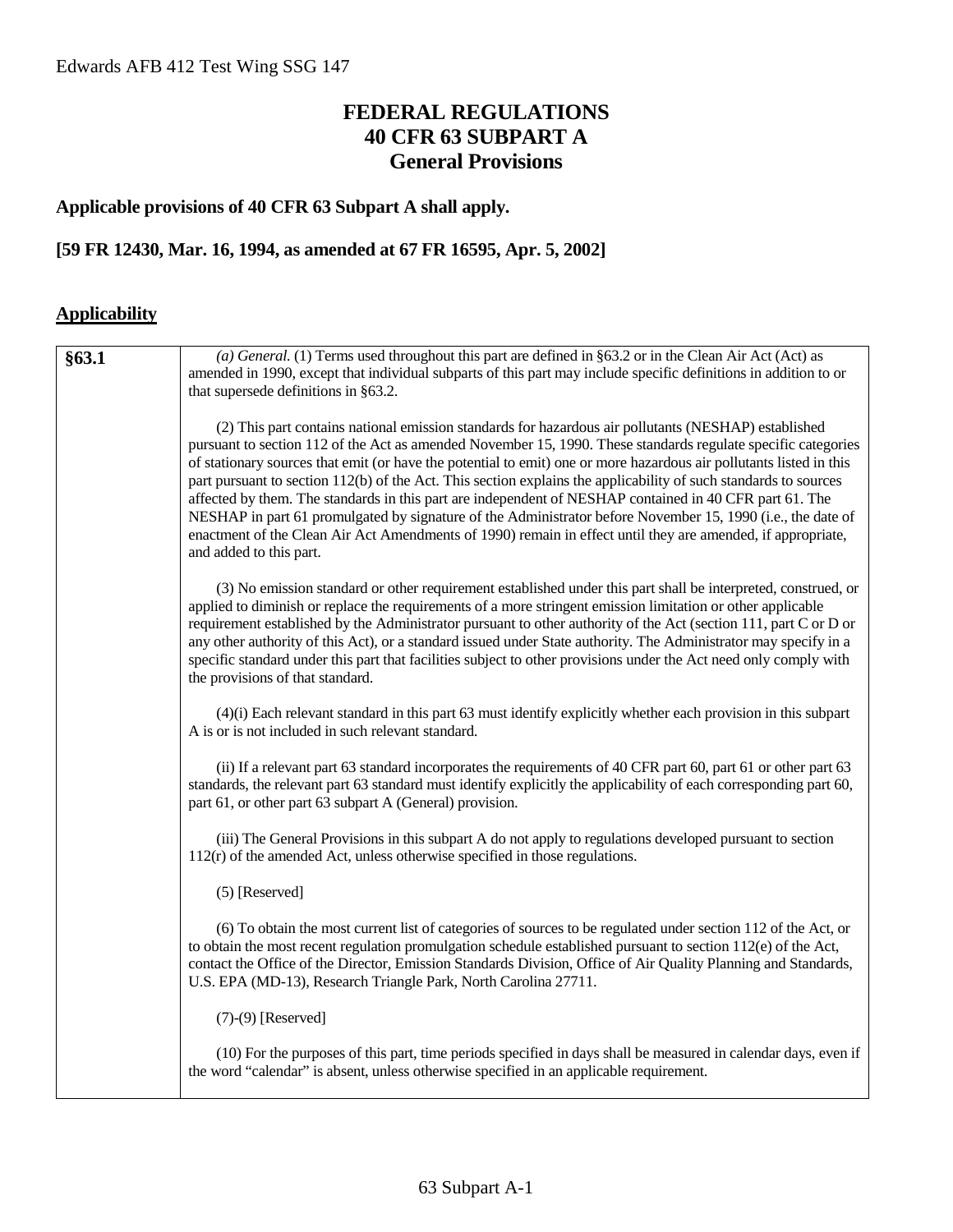**§63.1** (11) For the purposes of this part, if an explicit postmark deadline is not specified in an applicable requirement for the submittal of a notification, application, test plan, report, or other written communication to the Administrator, the owner or operator shall postmark the submittal on or before the number of days specified in the applicable requirement. For example, if a notification must be submitted 15 days before a particular event is scheduled to take place, the notification shall be postmarked on or before 15 days preceding the event; likewise, if a notification must be submitted 15 days after a particular event takes place, the notification shall be postmarked on or before 15 days following the end of the event. The use of reliable non-Government mail carriers that provide indications of verifiable delivery of information required to be submitted to the Administrator, similar to the postmark provided by the U.S. Postal Service, or alternative means of delivery agreed to by the permitting authority, is acceptable. (12) Notwithstanding time periods or postmark deadlines specified in this part for the submittal of information to the Administrator by an owner or operator, or the review of such information by the Administrator, such time periods or deadlines may be changed by mutual agreement between the owner or operator and the Administrator. Procedures governing the implementation of this provision are specified in §63.9(i). (b) *Initial applicability determination for this part.* (1) The provisions of this part apply to the owner or operator of any stationary source that— (i) Emits or has the potential to emit any hazardous air pollutant listed in or pursuant to section 112(b) of the Act; and (ii) Is subject to any standard, limitation, prohibition, or other federally enforceable requirement established pursuant to this part. (2) [Reserved] (3) An owner or operator of a stationary source who is in the relevant source category and who determines that the source is not subject to a relevant standard or other requirement established under this part must keep a record as specified in §63.10(b)(3). (c) *Applicability of this part after a relevant standard has been set under this part.* (1) If a relevant standard has been established under this part, the owner or operator of an affected source must comply with the provisions of that standard and of this subpart as provided in paragraph (a)(4) of this section. (2) Except as provided in §63.10(b)(3), if a relevant standard has been established under this part, the owner or operator of an affected source may be required to obtain a title V permit from a permitting authority in the State in which the source is located. Emission standards promulgated in this part for area sources pursuant to section  $112(c)(3)$  of the Act will specify whether— (i) States will have the option to exclude area sources affected by that standard from the requirement to obtain a title V permit (i.e., the standard will exempt the category of area sources altogether from the permitting requirement); (ii) States will have the option to defer permitting of area sources in that category until the Administrator takes rulemaking action to determine applicability of the permitting requirements; or (iii) If a standard fails to specify what the permitting requirements will be for area sources affected by such a standard, then area sources that are subject to the standard will be subject to the requirement to obtain a title V permit without any deferral. (3)-(4) [Reserved]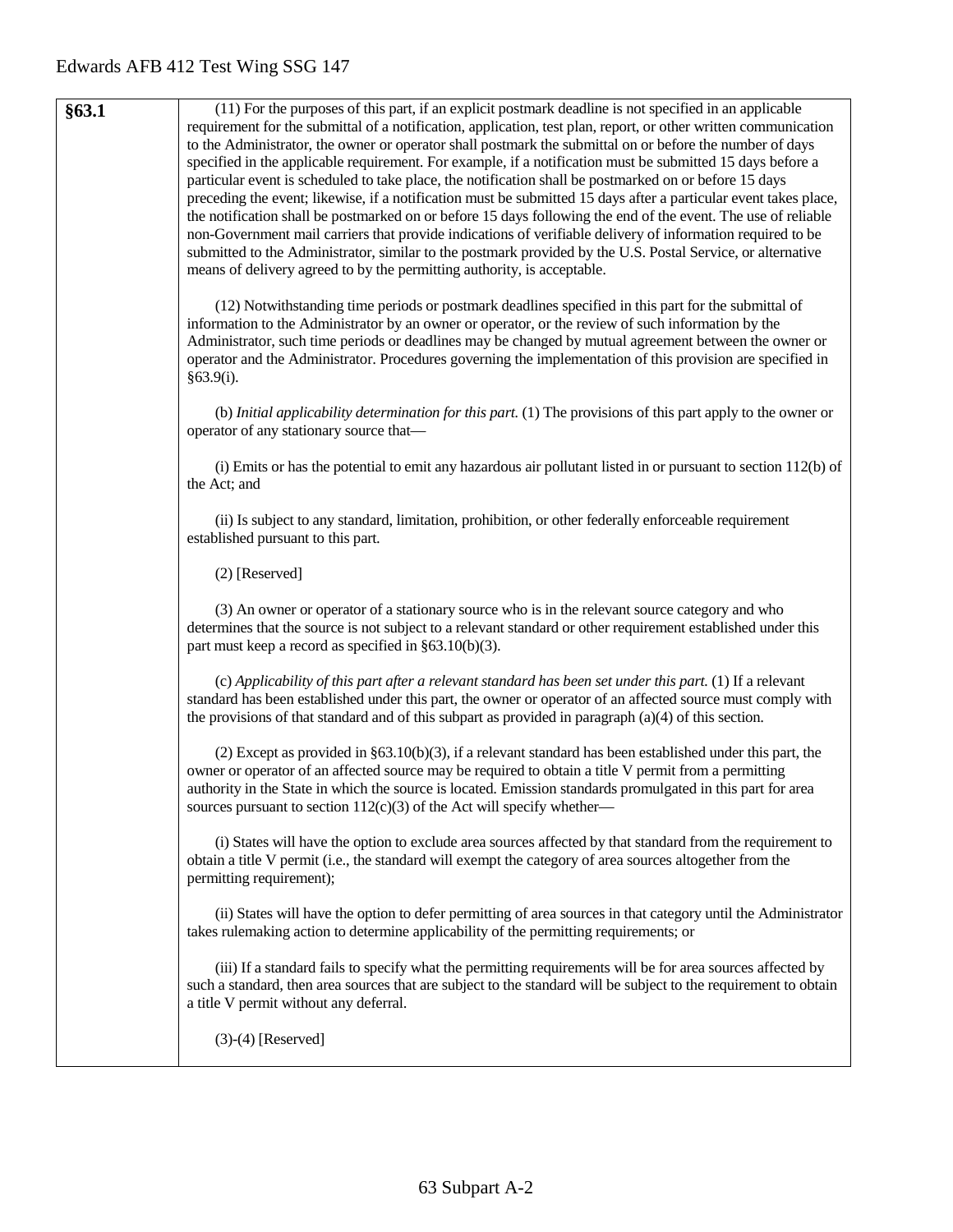| §63.1(c) | (5) If an area source that otherwise would be subject to an emission standard or other requirement<br>established under this part if it were a major source subsequently increases its emissions of hazardous air<br>pollutants (or its potential to emit hazardous air pollutants) such that the source is a major source that is<br>subject to the emission standard or other requirement, such source also shall be subject to the notification<br>requirements of this subpart.                                                                                                                                                                                                                                                                                                                                                                                                                                                                                                                                                                                                                                                                                                                        |  |  |  |  |
|----------|------------------------------------------------------------------------------------------------------------------------------------------------------------------------------------------------------------------------------------------------------------------------------------------------------------------------------------------------------------------------------------------------------------------------------------------------------------------------------------------------------------------------------------------------------------------------------------------------------------------------------------------------------------------------------------------------------------------------------------------------------------------------------------------------------------------------------------------------------------------------------------------------------------------------------------------------------------------------------------------------------------------------------------------------------------------------------------------------------------------------------------------------------------------------------------------------------------|--|--|--|--|
|          | (e) If the Administrator promulgates an emission standard under section $112(d)$ or (h) of the Act that is<br>applicable to a source subject to an emission limitation by permit established under section $112(i)$ of the Act,<br>and the requirements under the section $112(i)$ emission limitation are substantially as effective as the<br>promulgated emission standard, the owner or operator may request the permitting authority to revise the<br>source's title V permit to reflect that the emission limitation in the permit satisfies the requirements of the<br>promulgated emission standard. The process by which the permitting authority determines whether the<br>section $112(i)$ emission limitation is substantially as effective as the promulgated emission standard must<br>include, consistent with part 70 or 71 of this chapter, the opportunity for full public, EPA, and affected State<br>review (including the opportunity for EPA's objection) prior to the permit revision being finalized. A<br>negative determination by the permitting authority constitutes final action for purposes of review and appeal<br>under the applicable title V operating permit program. |  |  |  |  |